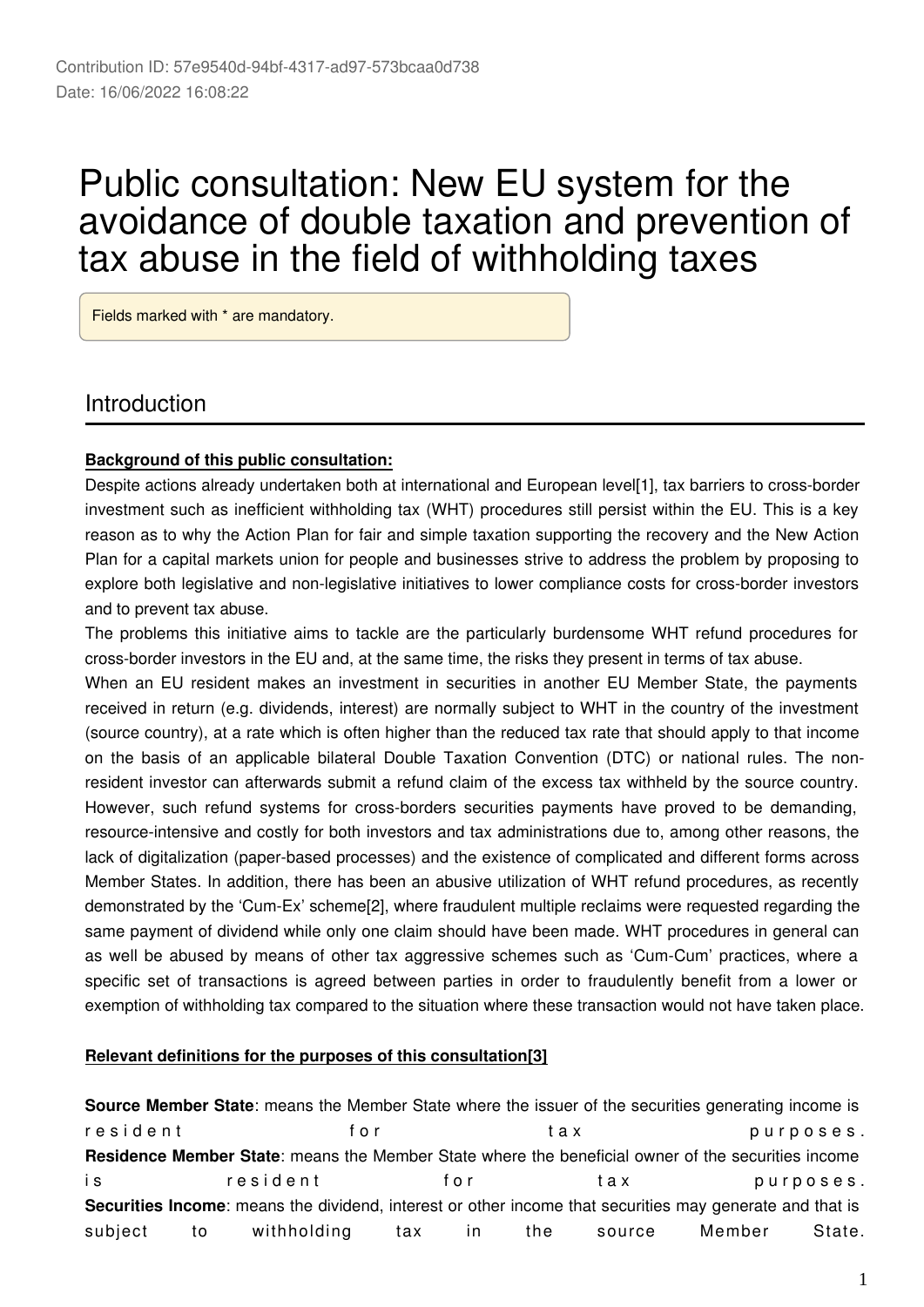**Relief at source system**: refers to a mechanism implemented by a tax administration where the reduced WHT rate set in the applicable DTC is granted directly at the moment of the payment (i.e. dividend, interest, etc.) by the WHT agent. **Refund system**: reference is made to a mechanism implemented by a tax administration where the full domestic WHT rate is applied at the moment of the payment (i.e. dividend, interest, etc.) and afterwards the taxpayer can claim the refund of the difference between the full domestic and the DTC's reduced WHT rate. **Portfolio investor**: Investors in portfolio investments, which entails passive or hands-off ownership of assets as opposed to direct investment, which would involve a controlling stake and/or an active m a n a g e m e n t r o l e . **Beneficial owner**: means the investor who receives the securities income for his own benefit.

**Withholding agent**: means the person who is required, under the laws of the source country, to withhold tax on portfolio investments and remit it to the competent authority (or other body responsible for accepting t a x set of the set of the set of the set of the set of the set of the set of the set of the set of the set o

**Financial intermediary**: means a central securities depository, credit institution or any other authorised or supervised economic entity in the custody chain between the issuer of the securities and the beneficial o w n e r .

**Authorized intermediaries**: are those financial intermediaries who have been considered eligible to claim exemptions or reduced rates of withholding tax on a pooled basis on behalf of their customers. **Pooled information**: means information provided in a format which groups securities income according to the withholding tax rate applicable without identifying the owners of the securities. **Tax abuse**: for the purposes of the public consultation this term comprises tax fraud, tax evasion and tax a v o i d a n c e .

Responding to the full questionnaire should take about 15-25 minutes. The questionnaire is available in any official language of the EU.

All stakeholders are invited to provide their views. This includes citizens, national tax administrations, intergovernmental, non-governmental and business organizations, business associations, tax practitioners a n d a c a d e m i c s . Contributions received are intended for publication "as submitted" on the Commission's websites. In the next section, you have the possibility to indicate whether you agree to the publication of your individual responses under your name or anonymously. In addition to answering the questions, you may upload a brief document (e.g. a position paper) at the end of the questionnaire providing additional information or raising specific points not covered by the below questions.

[1] In 2017, the European Commission published the 'Code of Conduct on Withholding Tax'. Find it in the attached link: https://ec.europa.eu/taxation\_customs/system/files/2017-12

/code\_of\_conduct\_on\_witholding\_tax.pdf

[2] More information about "cum-ex scandal" can be found on ESMA's (European Securities and Markets Authority) website: https://www.esma.europa.eu/document/preliminary-findings-multiple-withholding-taxreclaim-schemes

[3] For relevant definitions please check Recommendation 2009 on WHT relief procedures and TRACE IP

### About you

**\*** Language of my contribution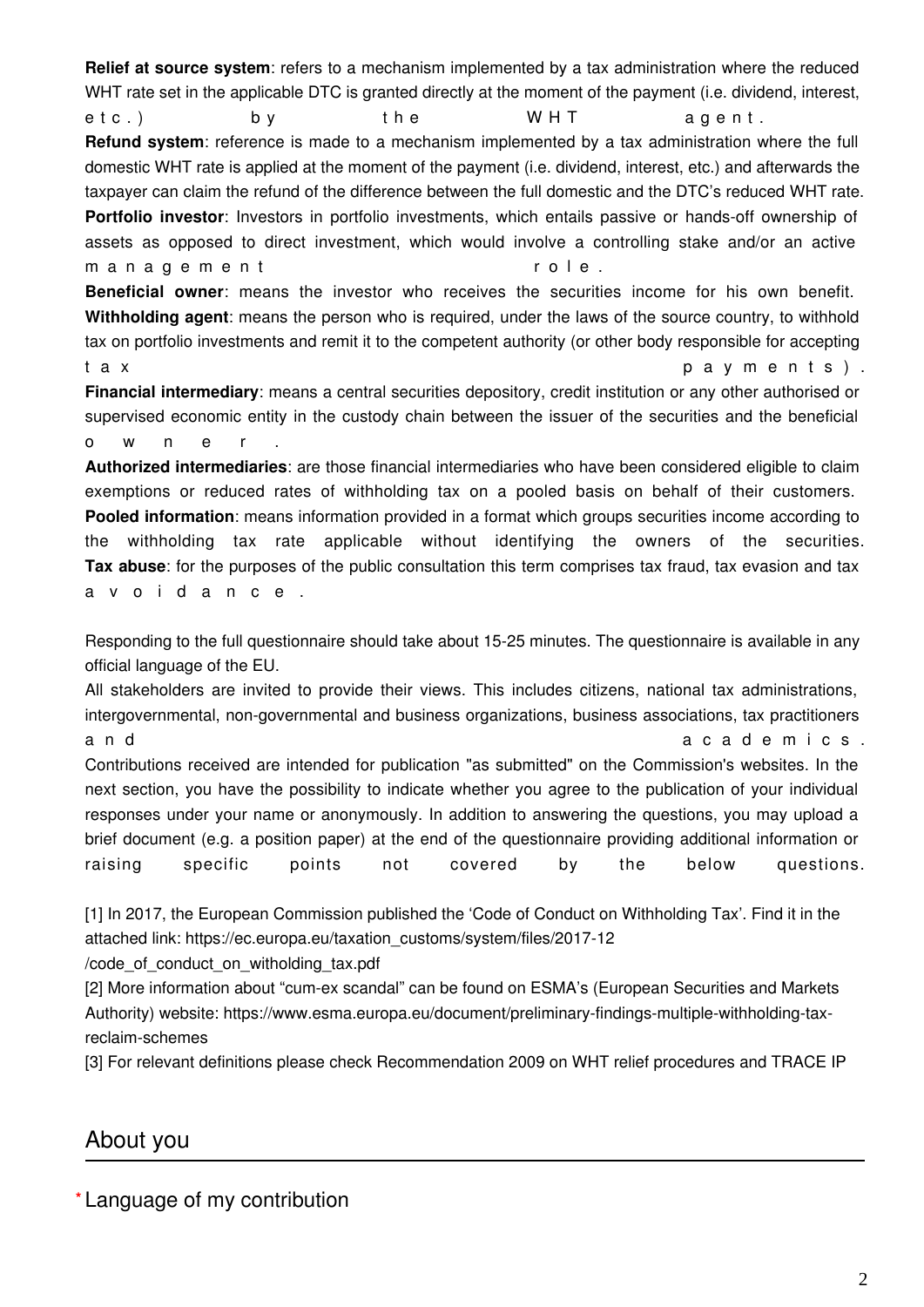- Bulgarian
- <sup>O</sup> Croatian
- <sup>O</sup> Czech
- <sup>O</sup> Danish
- $\bullet$  Dutch
- <sup>o</sup> English
- <sup>C</sup> Estonian
- Finnish
- <sup>©</sup> French
- <sup>o</sup> German
- <sup>o</sup> Greek
- Hungarian
- $\circ$  Irish
- $\bullet$  Italian
- Latvian
- Lithuanian
- Maltese
- $\bullet$  Polish
- <sup>O</sup> Portuguese
- Romanian
- <sup>O</sup> Slovak
- Slovenian
- <sup>O</sup> Spanish
- <sup>©</sup> Swedish
- \*I am giving my contribution as
	- Academic/research institution
	- Business association
	- <sup>o</sup> Company/business organisation
	- Consumer organisation
	- EU citizen
	- Environmental organisation
	- Non-EU citizen
	- Non-governmental organisation (NGO)
	- Public authority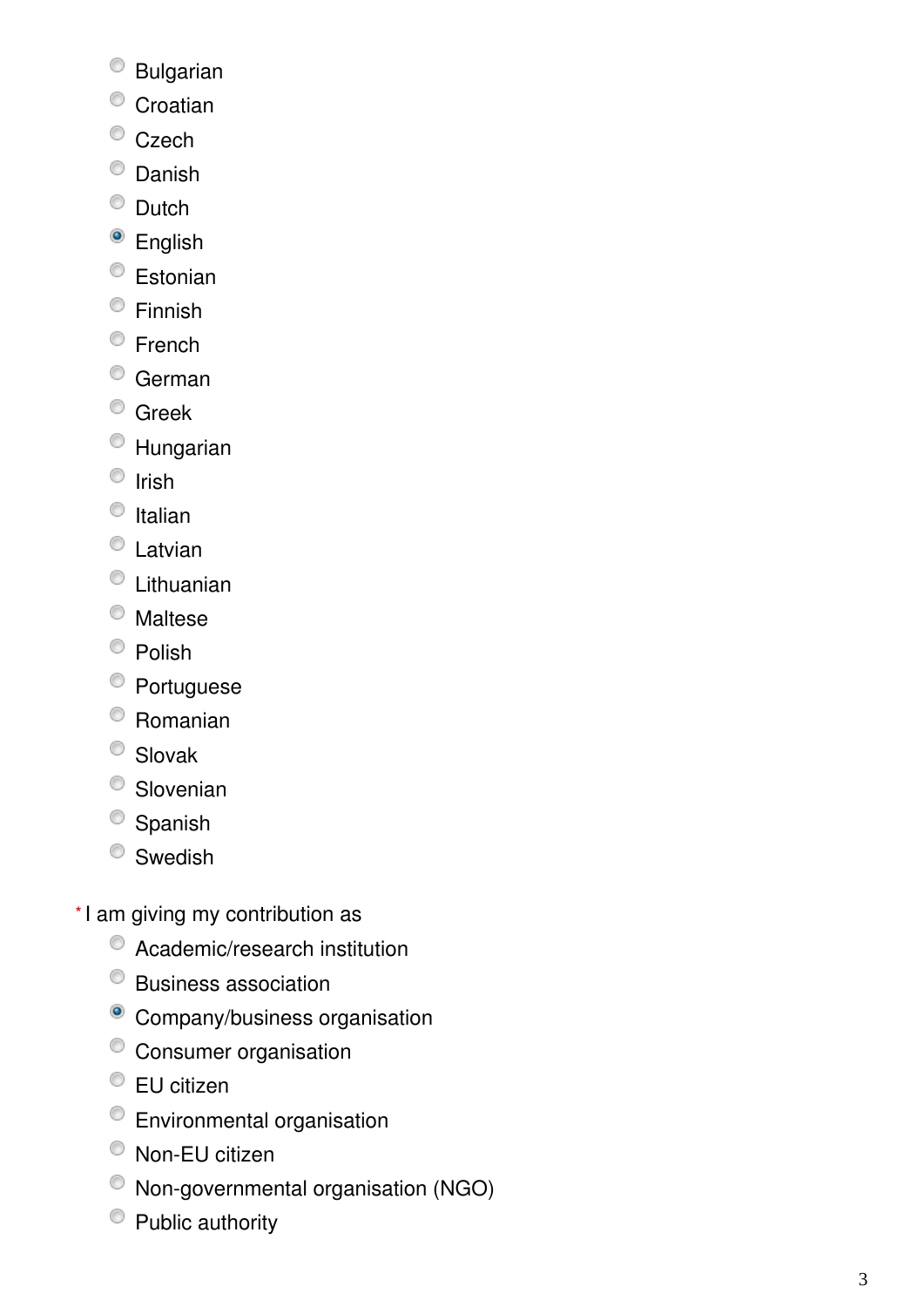### **Trade union**

<sup>O</sup> Other

#### First name **\***

Anthony Paul

### Surname **\***

Gisby

### Email (this won't be published) **\***

paul@accountancyeurope.eu

### Organisation name **\***

*255 character(s) maximum*

Accountancy Europe

### Organisation size **\***

- $\bullet$  Micro (1 to 9 employees)
- Small (10 to 49 employees)
- $^{\circ}$  Medium (50 to 249 employees)
- Large (250 or more)

#### Transparency register number

#### *255 character(s) maximum*

Check if your organisation is on the [transparency register](http://ec.europa.eu/transparencyregister/public/homePage.do?redir=false&locale=en). It's a voluntary database for organisations seeking to influence EU decision-making.

4713568401-18

### Country of origin **\***

Please add your country of origin, or that of your organisation.

| Afghanistan        | Djibouti                       | Libya     | <b>Saint Martin</b>  |
|--------------------|--------------------------------|-----------|----------------------|
| Åland Islands<br>O | c<br>Dominica<br>Liechtenstein |           | Saint Pierre and     |
|                    |                                |           | Miquelon             |
| Albania            | Dominican                      | Lithuania | <b>Saint Vincent</b> |
|                    | Republic                       |           | and the              |
|                    |                                |           | Grenadines           |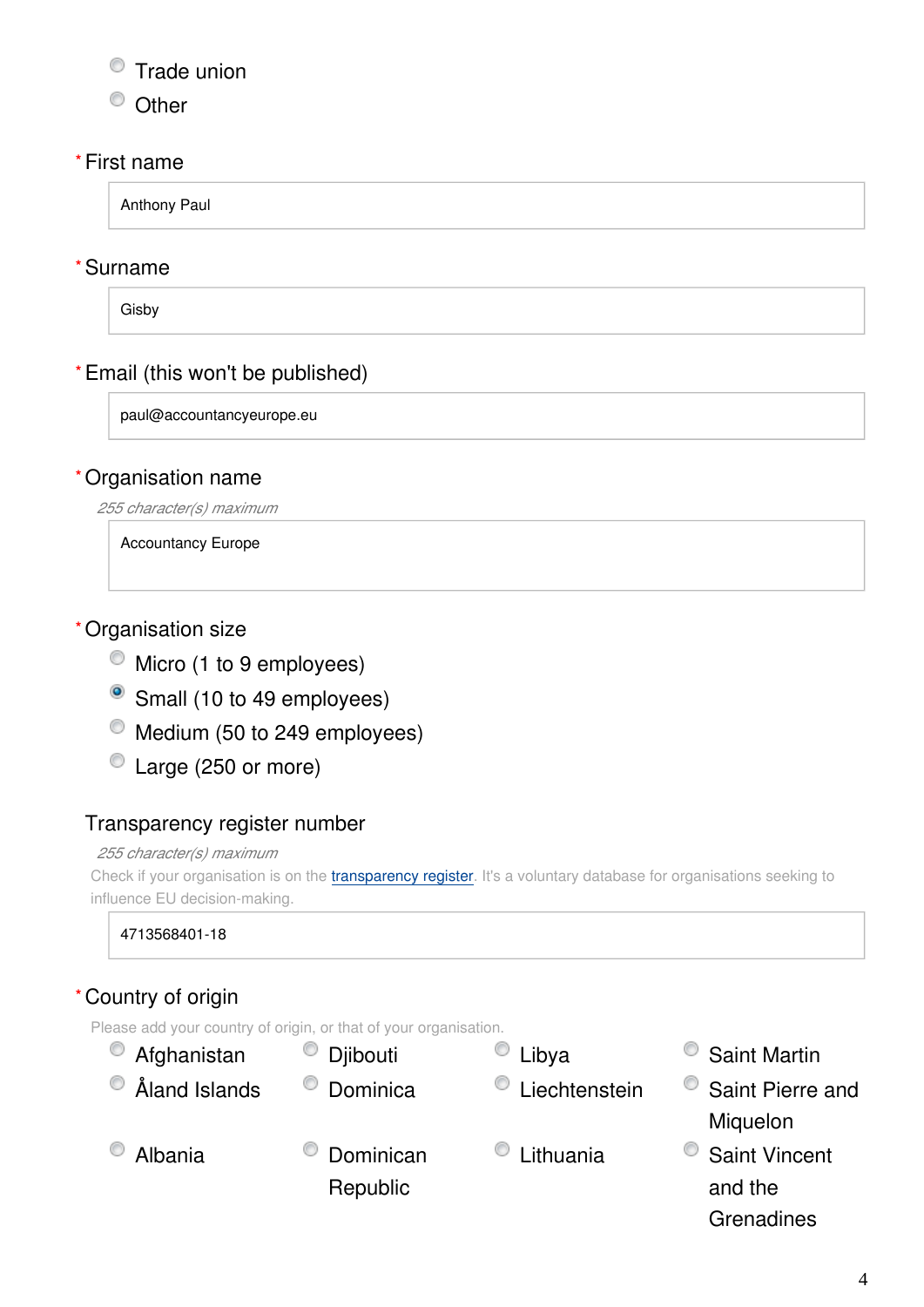| Algeria              | Ecuador                 | Luxembourg              | Samoa               |
|----------------------|-------------------------|-------------------------|---------------------|
| American Samoa       | Egypt                   | Macau                   | San Marino          |
| Andorra              | El Salvador             | Madagascar              | São Tomé and        |
|                      |                         |                         | Príncipe            |
| Angola               | Equatorial Guinea       | Malawi                  | Saudi Arabia        |
| Anguilla             | Eritrea                 | Malaysia                | Senegal             |
| Antarctica           | Estonia                 | <b>Maldives</b>         | Serbia              |
| Antigua and          | Eswatini                | Mali                    | Seychelles          |
| <b>Barbuda</b>       |                         |                         |                     |
| Argentina            | Ethiopia                | Malta                   | Sierra Leone        |
| Armenia              | <b>Falkland Islands</b> | <b>Marshall Islands</b> | Singapore           |
| Aruba                | <b>Faroe Islands</b>    | Martinique              | <b>Sint Maarten</b> |
| Australia            | Fiji                    | Mauritania              | Slovakia            |
| Austria              | Finland                 | <b>Mauritius</b>        | Slovenia            |
| Azerbaijan           | France                  | Mayotte                 | Solomon Islands     |
| <b>Bahamas</b>       | <b>French Guiana</b>    | <b>Mexico</b>           | Somalia             |
| <b>Bahrain</b>       | French Polynesia        | Micronesia              | South Africa        |
| Bangladesh           | <b>French Southern</b>  | Moldova                 | South Georgia       |
|                      | and Antarctic           |                         | and the South       |
|                      | Lands                   |                         | Sandwich            |
|                      |                         |                         | <b>Islands</b>      |
| <b>Barbados</b>      | Gabon                   | Monaco                  | South Korea         |
| <b>Belarus</b>       | Georgia                 | Mongolia                | South Sudan         |
| <b>Belgium</b>       | Germany                 | Montenegro              | Spain               |
| <b>Belize</b>        | Ghana                   | Montserrat              | Sri Lanka           |
| <b>Benin</b>         | Gibraltar               | Morocco                 | Sudan               |
| <b>Bermuda</b>       | Greece                  | Mozambique              | Suriname            |
| <b>Bhutan</b>        | Greenland               | Myanmar/Burma           | Svalbard and        |
|                      |                         |                         | Jan Mayen           |
| <b>Bolivia</b>       | Grenada                 | Namibia                 | Sweden              |
| <b>Bonaire Saint</b> | Guadeloupe              | <b>Nauru</b>            | Switzerland         |
| Eustatius and        |                         |                         |                     |
| Saba                 |                         |                         |                     |
| Bosnia and           | Guam                    | Nepal                   | Syria               |
| Herzegovina          |                         |                         |                     |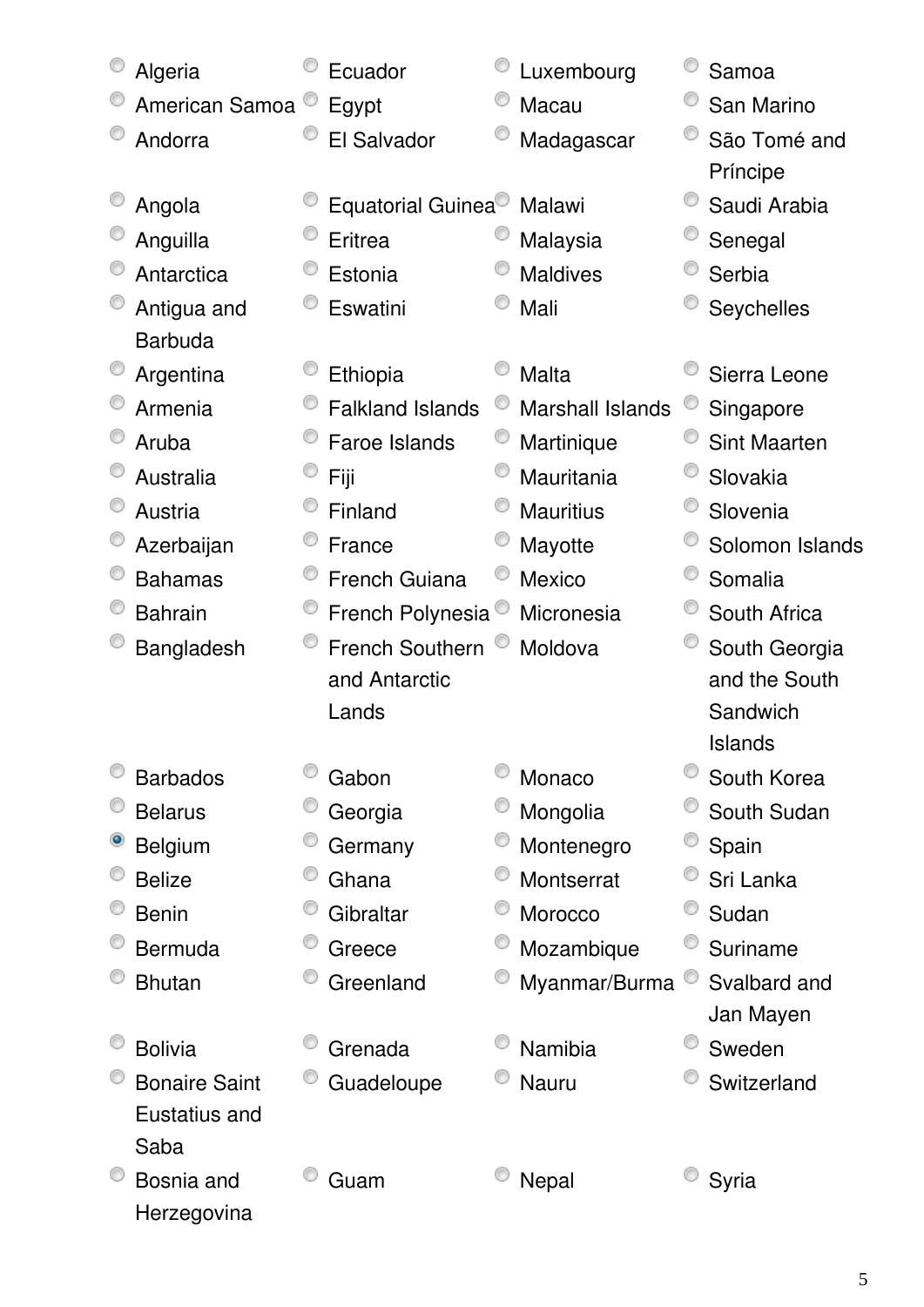| <b>Botswana</b>        | Guatemala               | <b>Netherlands</b>           | Taiwan                   |
|------------------------|-------------------------|------------------------------|--------------------------|
| <b>Bouvet Island</b>   | Guernsey                | New Caledonia                | Tajikistan               |
| <b>Brazil</b>          | Guinea                  | New Zealand                  | Tanzania                 |
| <b>British Indian</b>  | Guinea-Bissau           | Nicaragua                    | Thailand                 |
| <b>Ocean Territory</b> |                         |                              |                          |
| <b>British Virgin</b>  | Guyana                  | Niger                        | The Gambia               |
| Islands                |                         |                              |                          |
| <b>Brunei</b>          | Haiti                   | Nigeria                      | <b>Timor-Leste</b>       |
| <b>Bulgaria</b>        | Heard Island and        | <b>Niue</b>                  | <b>Togo</b>              |
|                        | <b>McDonald Islands</b> |                              |                          |
| <b>Burkina Faso</b>    | Honduras                | Norfolk Island               | <b>Tokelau</b>           |
| <b>Burundi</b>         | Hong Kong               | Northern                     | Tonga                    |
|                        |                         | Mariana Islands              |                          |
| Cambodia               | Hungary                 | North Korea                  | <b>Trinidad and</b>      |
|                        |                         |                              | Tobago                   |
| Cameroon               | Iceland                 | North Macedonia <sup>®</sup> | Tunisia                  |
| Canada                 | India                   | Norway                       | <b>Turkey</b>            |
| Cape Verde             | Indonesia               | Oman                         | Turkmenistan             |
| Cayman Islands         | Iran                    | Pakistan                     | <b>Turks and</b>         |
|                        |                         |                              | Caicos Islands           |
| <b>Central African</b> | Iraq                    | Palau                        | Tuvalu                   |
| Republic               |                         |                              |                          |
| Chad                   | Ireland                 | Palestine                    | Uganda                   |
| Chile                  | Isle of Man             | Panama                       | <b>Ukraine</b>           |
| China                  | <b>Israel</b>           | Papua New                    | <b>United Arab</b>       |
|                        |                         | Guinea                       | <b>Emirates</b>          |
| Christmas Island       | <b>Italy</b>            | Paraguay                     | <b>United Kingdom</b>    |
| Clipperton             | Jamaica                 | Peru                         | <b>United States</b>     |
| Cocos (Keeling)        | Japan                   | Philippines                  | <b>United States</b>     |
| Islands                |                         |                              | Minor Outlying           |
|                        |                         |                              | Islands                  |
| Colombia               | Jersey                  | <b>Pitcairn Islands</b>      | Uruguay                  |
| Comoros                | Jordan                  | Poland                       | <b>US Virgin Islands</b> |
| Congo                  | Kazakhstan              | Portugal                     | Uzbekistan               |
| Cook Islands           | Kenya                   | <b>Puerto Rico</b>           | Vanuatu                  |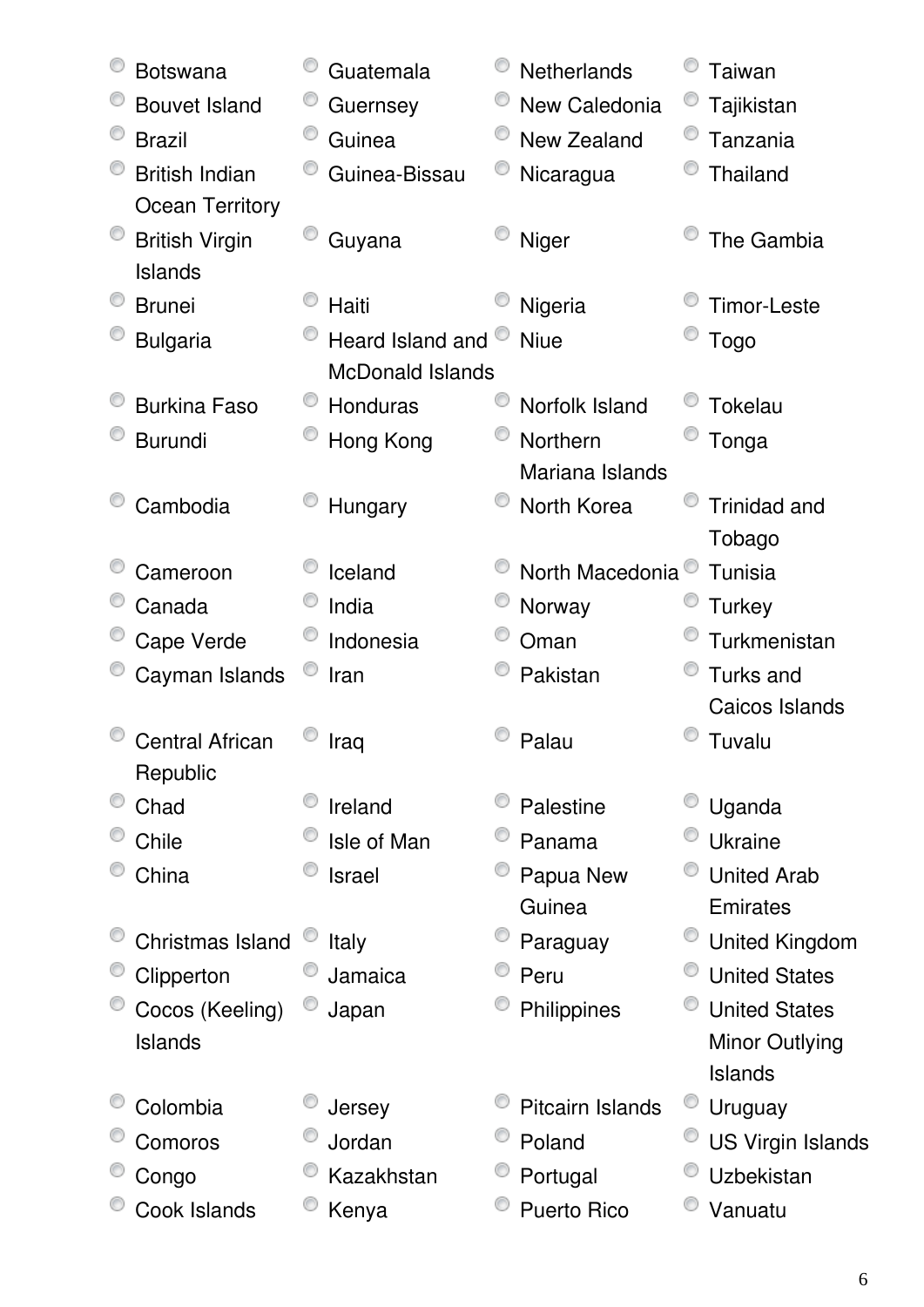| Costa Rica      | Kiribati   | Qatar            | <b>Vatican City</b>   |
|-----------------|------------|------------------|-----------------------|
| Côte d'Ivoire   | Kosovo     | Réunion          | Venezuela             |
| Croatia         | Kuwait     | Romania          | Vietnam               |
| Cuba            | Kyrgyzstan | Russia           | Wallis and            |
|                 |            |                  | Futuna                |
| Curaçao         | Laos       | Rwanda           | <b>Western Sahara</b> |
| Cyprus          | Latvia     | Saint Barthélemy | Yemen                 |
| Czechia         | Lebanon    | Saint Helena     | Zambia                |
|                 |            | Ascension and    |                       |
|                 |            | Tristan da Cunha |                       |
| Democratic      | Lesotho    | Saint Kitts and  | Zimbabwe              |
| Republic of the |            | <b>Nevis</b>     |                       |
| Congo           |            |                  |                       |
| Denmark         | _iberia    | Saint Lucia      |                       |

The Commission will publish all contributions to this public consultation. You can choose whether you would prefer to have your details published or to remain anonymous when your contribution is published. **Fo r the purpose of transparency, the type of respondent (for example, 'business association, 'consumer association', 'EU citizen') country of origin, organisation name and size, and its transparency register number, are always published. Your e-mail address will never be published.** Opt in to select the privacy option that best suits you. Privacy options default based on the type of respondent selected

#### **Contribution publication privacy settings \***

The Commission will publish the responses to this public consultation. You can choose whether you would like your details to be made public or to remain anonymous.

### **Anonymous**

Only organisation details are published: The type of respondent that you responded to this consultation as, the name of the organisation on whose behalf you reply as well as its transparency number, its size, its country of origin and your contribution will be published as received. Your name will not be published. Please do not include any personal data in the contribution itself if you want to remain anonymous.

### <sup>®</sup> Public

Organisation details and respondent details are published: The type of respondent that you responded to this consultation as, the name of the organisation on whose behalf you reply as well as its transparency number, its size, its country of origin and your contribution will be published. Your name will also be published.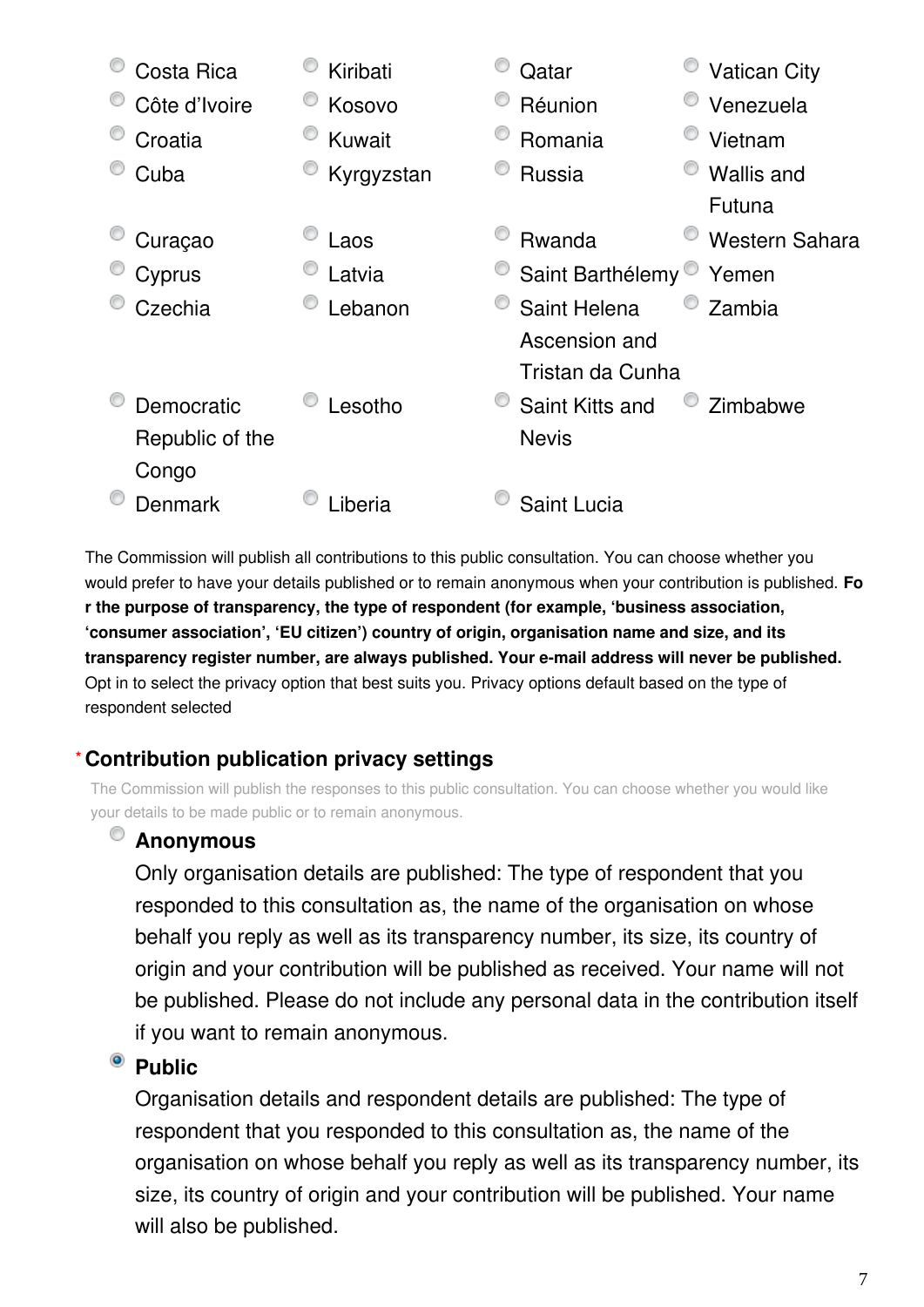$\blacksquare$  I agree with the [personal data protection provisions](https://ec.europa.eu/info/law/better-regulation/specific-privacy-statement)

Once the consultation period is over, the European Commission will prepare a report summarizing the responses. Would you like to be informed when the report is published?

- <sup>o</sup> Yes  $\circ$  No
- I. Issue at stake

1. Do you think that the current functioning of withholding tax refund procedures in Member States hinders cross-border investment in the EU securities market?

- <sup>o</sup> Strongly agree
- Agree
- Agree to some extent
- $\bullet$  Do not agree
- Don't know

2. For which of the following payments, do you think that the issue of inefficient WHT procedures is relevant: (Multiple options are available)

| Nature of the cross-border payment                          | Check the box where applicable |
|-------------------------------------------------------------|--------------------------------|
| Dividends from listed companies                             |                                |
| Dividends from unlisted companies                           | w                              |
| Interests related to debt instruments in listed companies   |                                |
| Interests related to debt instruments in unlisted companies |                                |
| Royalties                                                   | √                              |
| Other                                                       |                                |

Please explain: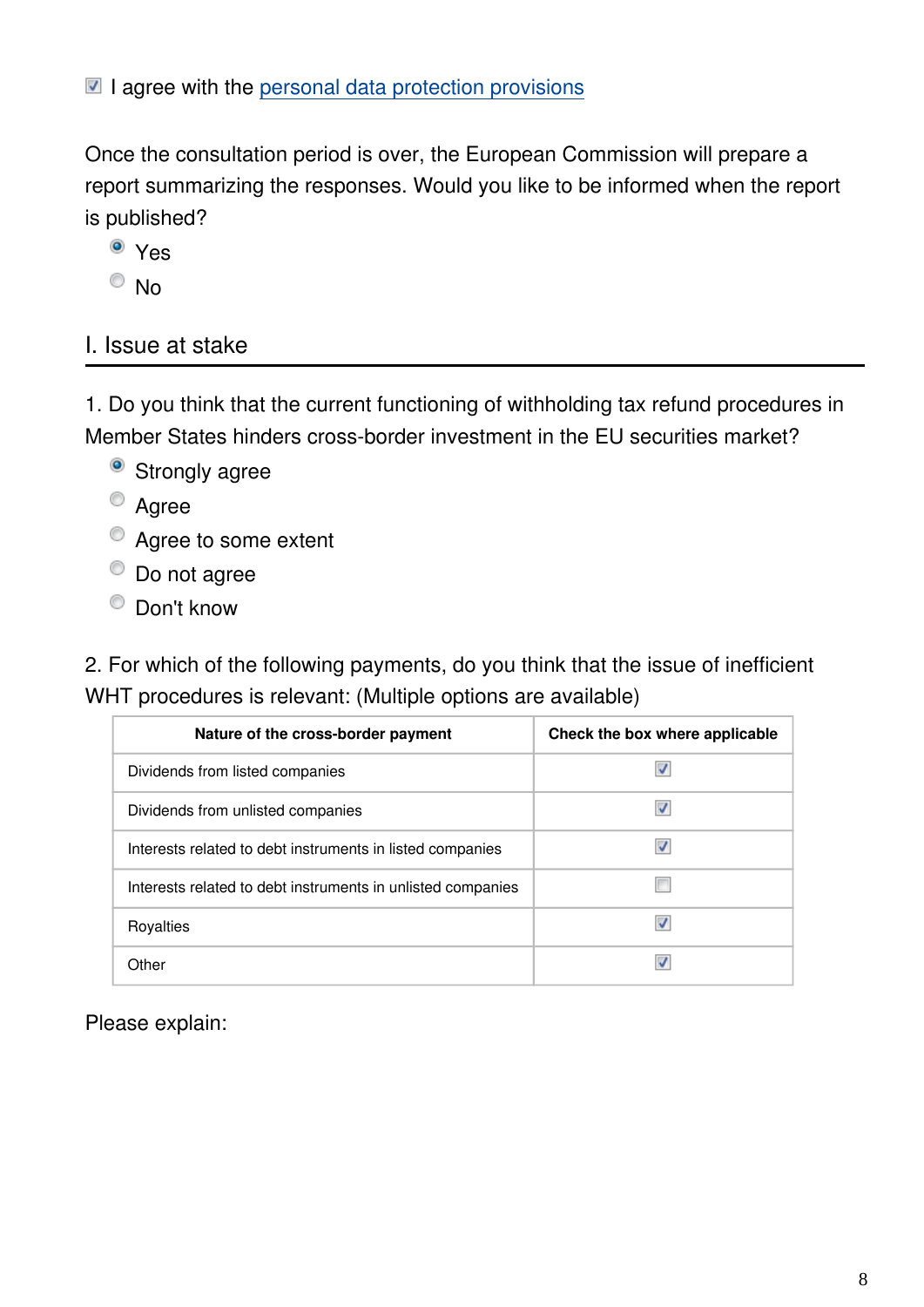We believe that inefficient WHT procedures are relevant for dividends and interest payments made by all companies. Whilst unlisted companies tend to have a much smaller pool of investors that are mostly drawn from the same jurisdiction as the company making the payment, there are smaller entities with cross-border investors who would be affected by inefficiencies in cross-border WHT procedures.

Indeed, it is arguable that where smaller entities do have, or are looking for, cross-border investors the effects of the inefficiencies would be amplified. For example, investors would know that investing in smaller entities comes with a risk premium which unrecovered WHT reduces.

We have also seen issues with repayment of withholding tax on royalty payments, which indicates that a modernised system, harmonised across the EU, would benefit investors and tax authorities.

Indeed, it would be ideal if the withholding tax relief and repayment procedures for all cross-border payments were harmonised at an EU level and extended to cover all financial flows for which a WHT obligation might arise.

3. What is in your opinion the nature of the problems with existing WHT refund procedures? (Multiple options are available. Please qualify your answer by clicking in the grid)

| Nature of the problem                                                                                                           | Low<br>importance | Medium<br>importance    | High<br>importance |
|---------------------------------------------------------------------------------------------------------------------------------|-------------------|-------------------------|--------------------|
| Lack of knowledge by the investor about the existence of<br>refund procedures and/or mechanism available to claim the<br>refund |                   | V                       |                    |
| Lack of digitalization in WHT procedures and non user-<br>friendly forms                                                        | П                 |                         |                    |
| Lengthy WHT refund procedures                                                                                                   | г                 |                         | ⊽                  |
| Costly WHT refund procedures in monetary terms<br>(administrative and opportunity costs included)                               |                   |                         | √                  |
| Country of investment does not accept tax residence<br>certificates from the residence state                                    |                   | V                       |                    |
| Conflict on tax residency                                                                                                       | г                 | $\overline{\mathsf{v}}$ |                    |
| Country of investment requires information which the<br>investor is unable to deliver                                           | г                 | V                       |                    |
| Other                                                                                                                           |                   | ⊽                       |                    |

Please explain: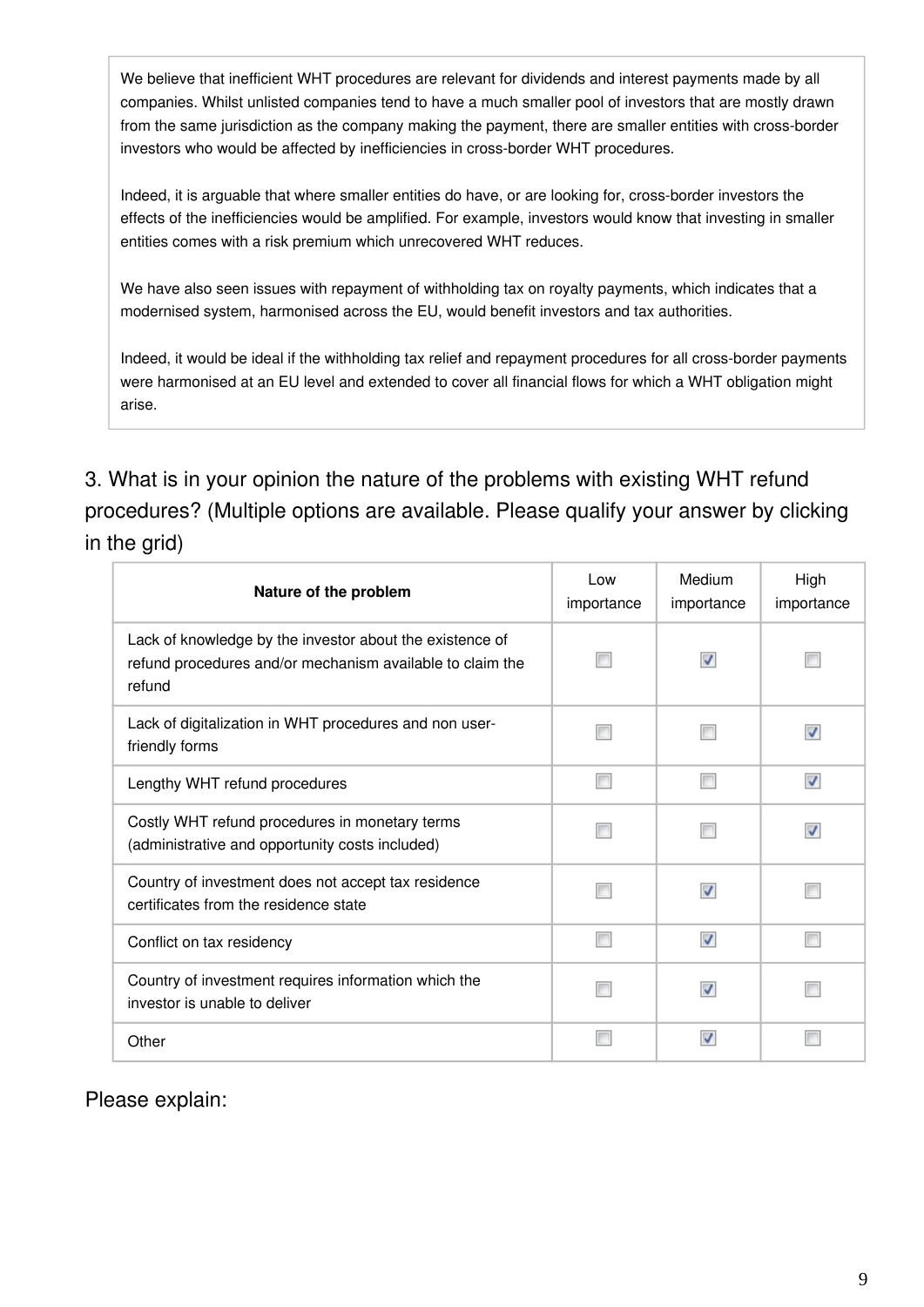In respect of tax residency certificates, the problem is not always the case that tax residency certificates are not accepted by other states. Sometimes it is merely an issue of timing – i.e. a tax residency certificate may be dated with the date of application for the certificate and not the date of payment of the relevant income. This leads to the state of payment receiving information that doesn't help them establish tax residence of the ultimate investor at the date of payment.

It should be possible to devise a pan-EU system for the automatic exchange of tax residence information at the time that the relevant payment is made. We have seen recent developments in IT systems so that for VAT it is possible to obtain a certificate of status in real-time, for example in the United Kingdom. Thus, it should be equally feasible to have a real-time, or near real-time pan-EU system, to determine the rate of tax withheld, the beneficial owner and country of residence of the beneficial owner. We will examine options for this later in this response document.

An additional issue is that some Member States make use of treaty overrides in respect of their national procedures for claiming relief or repayment of WHT deducted from payments to foreign investors. Although the legality of these overrides has been confirmed by the courts, their usage is not consistent with the aim of harmonising WHT procedures across the EU and Member States should be discouraged from their use.

4. What are in your view the consequences of the problems encountered with WHT refund procedures? (Multiple options are available. Please qualify your answer by clicking in the grid)

| <b>Consequences</b>                                                     | Low<br>importance | Medium<br>importance | High<br>importance       |
|-------------------------------------------------------------------------|-------------------|----------------------|--------------------------|
| Delays in effectively receiving the excessive WHT<br>refund             |                   |                      | V                        |
| High compliance costs associated with the WHT<br>refund procedures      |                   |                      |                          |
| Giving up the right of submitting WHT refund claims                     |                   |                      | V                        |
| High opportunity costs due to the delay in receiving<br>the WHT refunds |                   |                      | √                        |
| Permanent double taxation suffered                                      |                   |                      | ⊽                        |
| High risk that the system is abused                                     |                   |                      | $\overline{\mathcal{L}}$ |
| Other                                                                   |                   |                      |                          |

5. In January 2016, the overall cost of WHT refund procedures was estimated at EUR 8.4 billion per year [\[4\]](https://ec.europa.eu/eusurvey/%20 https:/ec.europa.eu/info/sites/default/files/170227-report-capital-barriers_en.pdf) . Are you aware of any study or estimate of the cost of WHT refund incurred per year on aggregated basis at EU or national level from academic or official source (Please, indicate the source)?

- Yes
- $\bullet$  No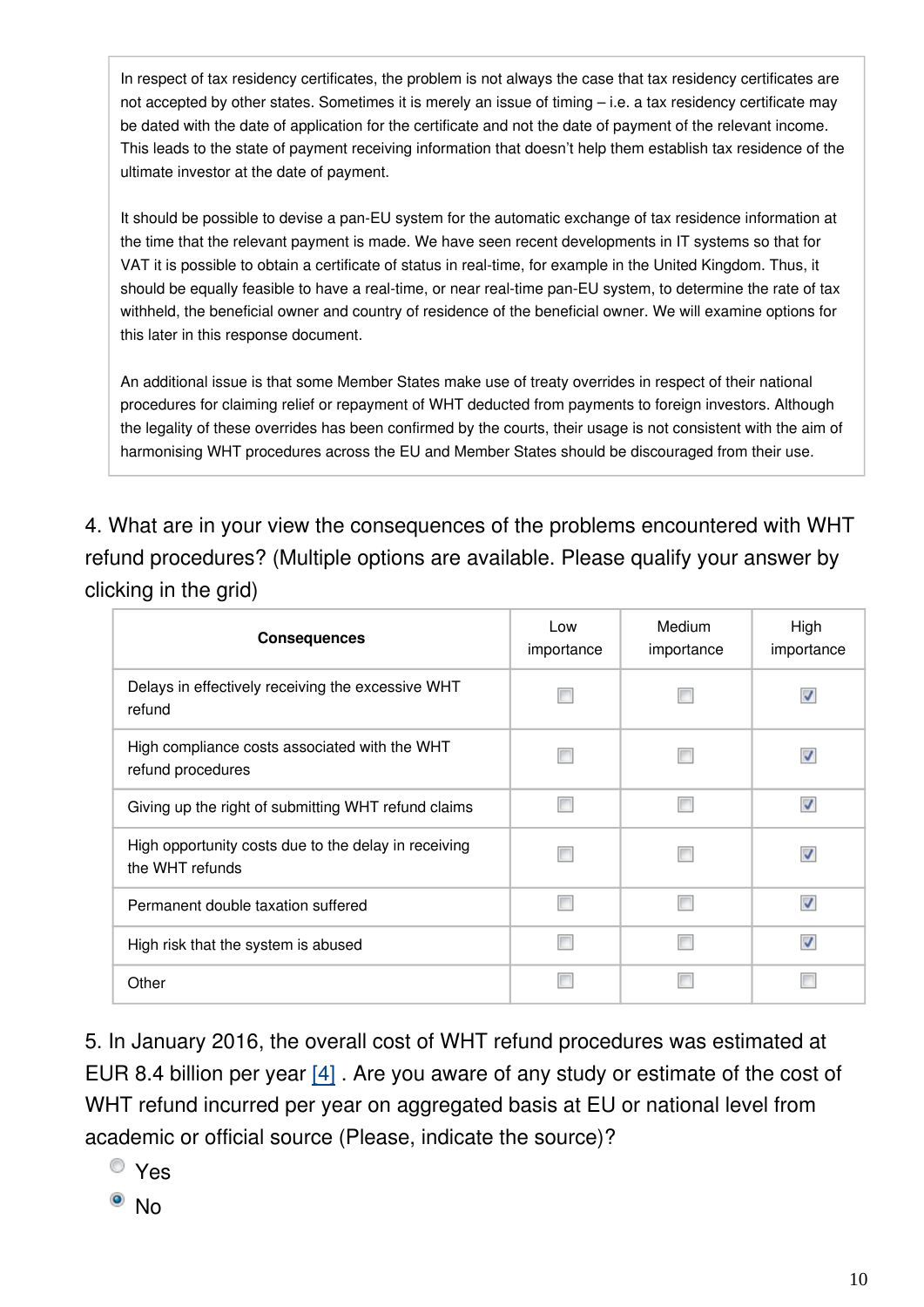6. Have you ever invested in securities (debt or equity) in an EU country different from your home country?

- Yes, regularly
- **Yes**, occasionally
- <sup>O</sup> No, never
- <sup>O</sup> Don't know

### II. Need for EU action

15. Several EU countries have now introduced (or are planning to introduce) enhanced procedures to make WHT procedures more efficient. In this context, do you think that there is a need for EU action in order to make WHT refund/relief procedures more efficient?

- <sup>o</sup> Strongly support
- <sup>o</sup> Support
- Support to some extend
- $\bullet$  Do not support
- Don't know

16. What would be the added value of an action at EU level, compared to actions taken by Member States? (i.e. harmonized system, single set of standardized forms, common procedures, etc.)?

- High added value as there would be an EU wide harmonized framework in place (no more fragmented WHT systems across the EU)
- **Medium value**
- Low added value as an EU wide harmonized framework is not needed
- $\bullet$  No added value
- Don't know

Please, provide a further explanation of the reply given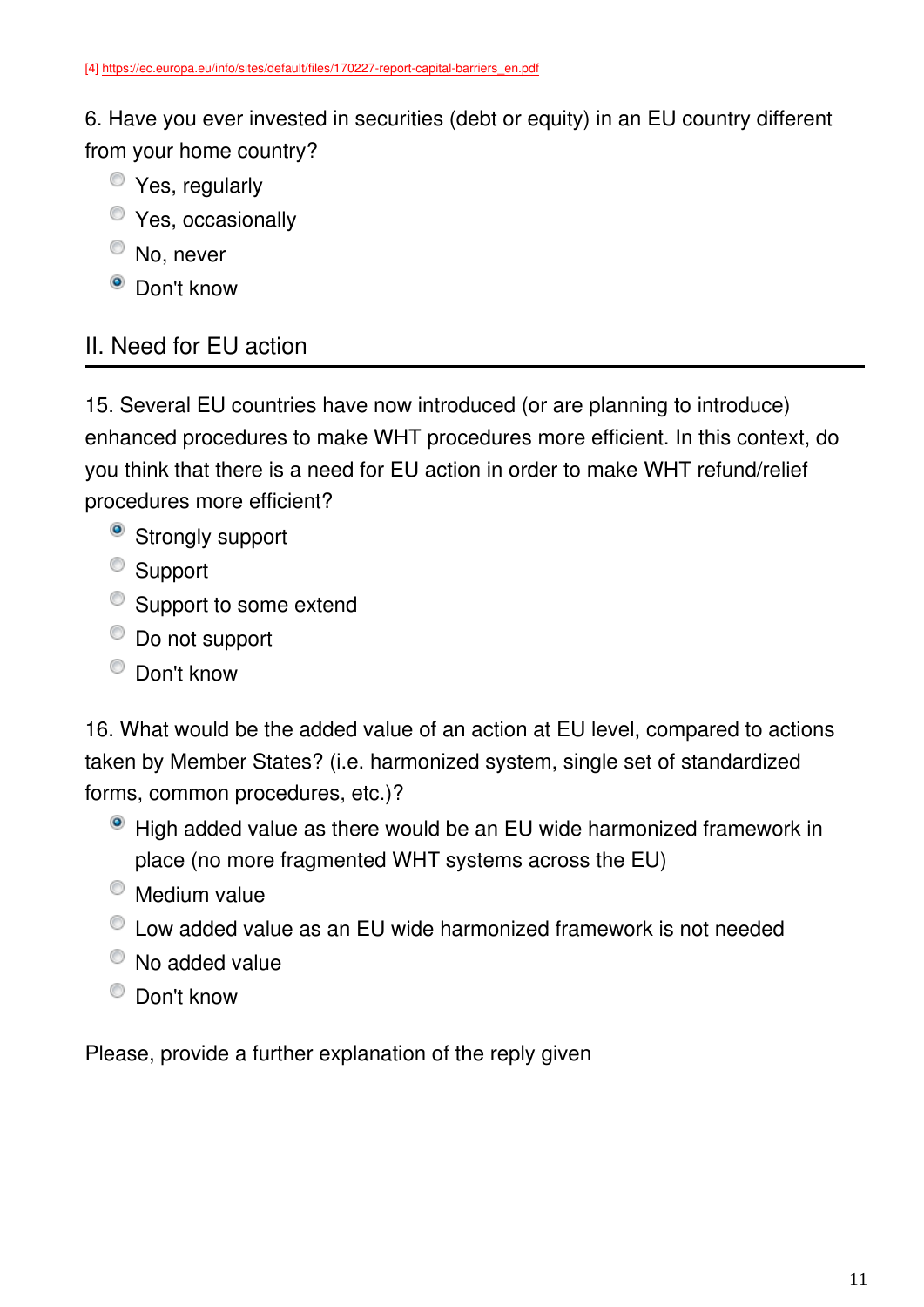There is no EU wide system for relieving such taxation at source or for repaying it.

Most, but not all, double tax treaties contain provisions for relief and or a refund of withholding tax, but some only grant partial relief at source or partial refunds.

Collective investment funds (CIFs) and pension funds are often unable to obtain treaty relief because they may not be subject to tax and, thus, are not considered as resident persons for treaty purposes. Pension funds also suffer from the lack of harmonised EU rules confirming the tax-exempt status of pension funds.

Consequently, such entities are often denied relief at source and must seek repayment of withholding tax.

Each Member State has its own system for relieving or repaying WHT. Many national systems are still predominantly paper based. Paper systems are slow and effort intensive for all parties, with an uncertain outcome.

Manual processes, lack of coordination between agencies, both nationally and cross-border, and different rules also leave the withholding tax repayment process open to abuse – as we have seen with the cum-ex and cum-cum scandals.

There have been initiatives to deal with some of these issues, such as the EU 2017 Code of Conduct and the OECD's Treaty Relief and Compliance Enhancement (TRACE) package. However, these are only recommendations and have not been widely adopted – to our knowledge, in the EU only Finland has implemented TRACE, in 2021.

Currently, within the EU there exist 27 different, often paper based systems for relief at source and repayment of withholding taxes. Undoubtedly, improvements could be made to national systems (such as digitalisation of the process, online applications, multiple languages etc) that would improve the experience for cross-border investors.

However, the maximum benefit would be achieved by harmonising the requirements and processes throughout the EU and having a centralised portal for submitting claims for relief at source and repayment. This would preferably be aligned with the TRACE package to ensure international compatibility and provide the best opportunities for inward foreign investment into the EU.

### III. Policy options

17. As an investor, which mechanism would you prefer to have in place across the EU to obtain the return on your cross-border investment from securities?

- $\bullet$  Preference for a harmonized relief at source system  $_{[6]}$  (hereby the reduced WHT rate over dividends, interests, etc. is applied directly by the issuer of the securities/financial institution)
- **•** Preference for a harmonised and more efficient refund procedure system (whereby the issuer of the securities/financial institution applies the domestic WHT rate and then the investor claims the refund of the excessive tax withheld)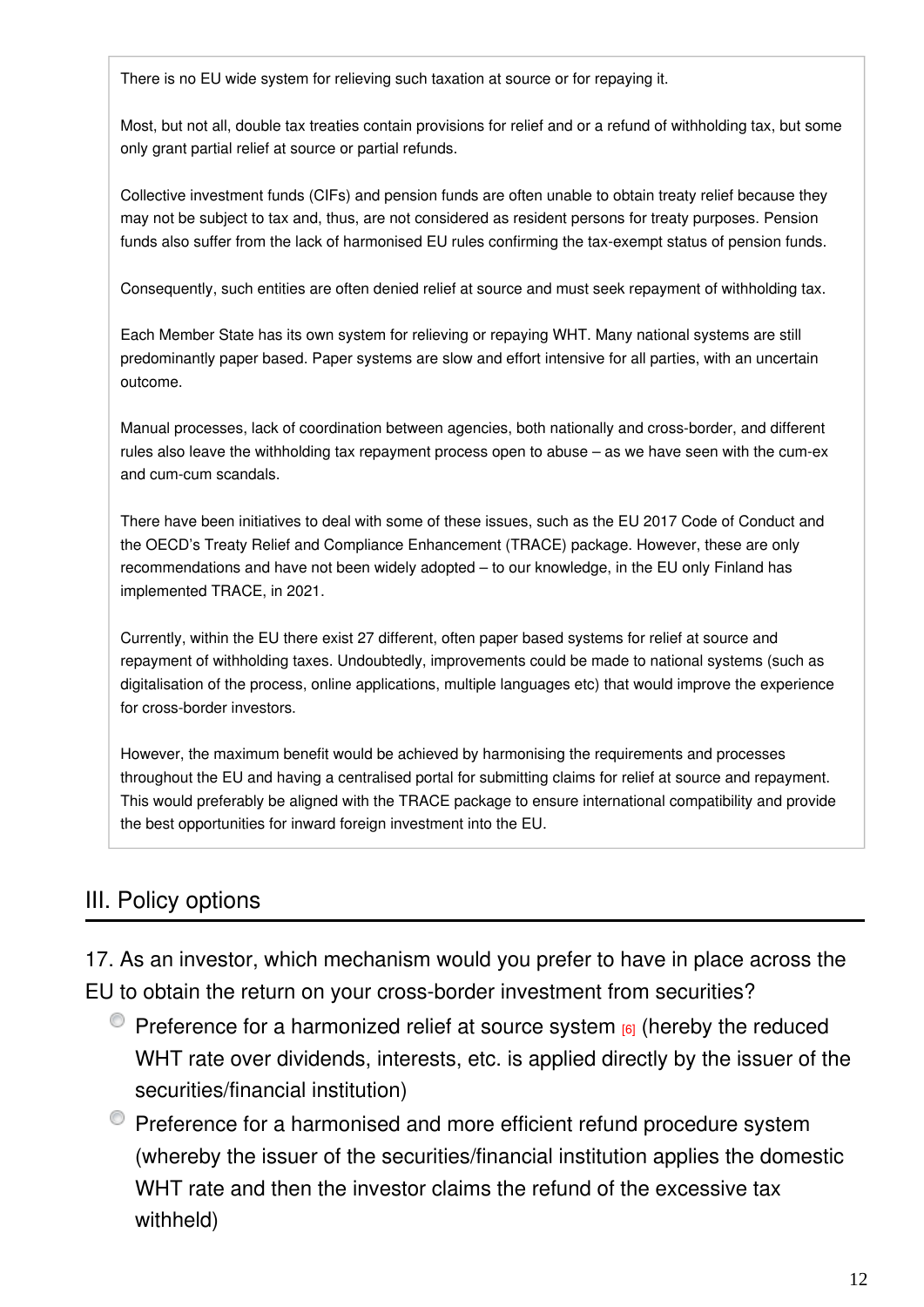- **•** Preference for putting in place a combination of both previous mechanisms
- No preference for one or the other system, provided that current system is not burdensome and that it is efficient
- <sup>o</sup> Other

[6] A relief at source system would mirror TRACE model ('treaty relief and compliance enhancement').Find more information in the [link:](https://www.oecd.org/ctp/exchange-of-tax-information/aboutthetracegroup.htm) https://www.oecd.org/ctp/exchange-of-tax-information/aboutthetracegroup.htm

### Please explain:

We do not come under any of the three categories mentioned in questions 17-19. However, we see considerable benefits for investors, financial intermediaries, and tax authorities in having both relief at source and repayment systems harmonised at EU level. Our preference is for a full harmonised relief at source system, based on modern information technology systems, covering all withholding tax deducted from financial flows. This should be supported with a simplified, automated and harmonised WHT refund procedure if circumstances arise that prevent relief at source.

Investors and financial intermediaries would benefit from the same system in all Member States, in a number of different languages and using the same documentation and processes. It would cut down the learning curve in dealing with many different systems and processes and would cut the costs associated with applying for relief at source or repayments across different Member States. A harmonised and digitalised system will encourage taxpayers to make claims, thereby reducing double taxation and reducing the opportunity costs to EU capital markets of delayed or unclaimed repayments.

Tax authorities would benefit from shared experience and shared development and migration costs to when moving to thenew system and also increased transparency and sharing of information between Member **States** 

18. As a financial intermediary, which mechanism would you prefer to have in place across EU to manage the return on your clients' investments in order to remove barriers to cross-border investment?

- Current system with different national procedures in place
- <sup>O</sup> Harmonized system of relief at source
- $\bullet$  Harmonized system of improved refund procedures
- A combination of the above systems (relief at source and refund system)
- <sup>o</sup> Other

Please explain:

See 17 above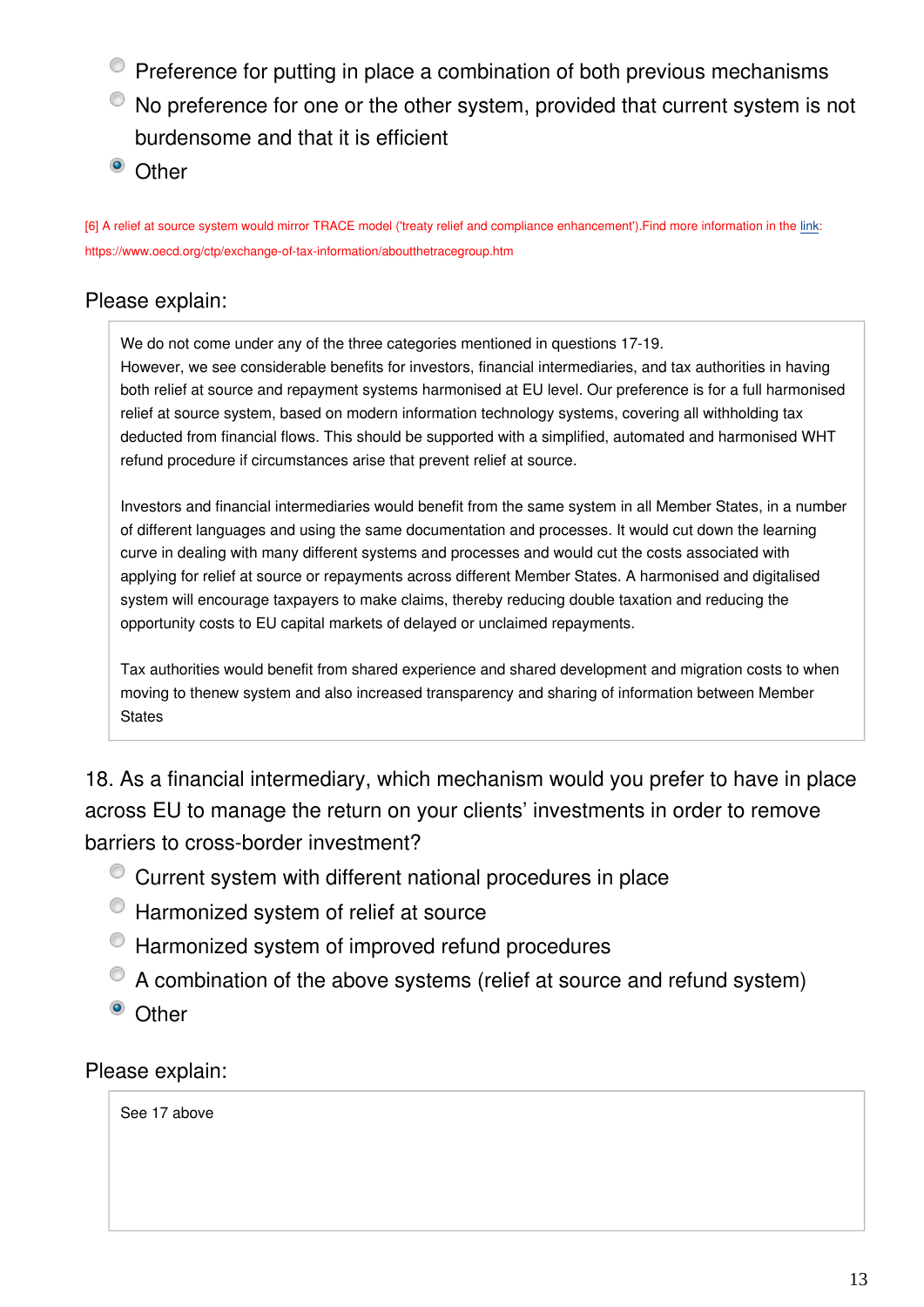19. As tax administration, which mechanism would you prefer to have in place across EU for non-resident investors receive the return on their investment:

- Current system with different national procedures in place
- $\bullet$  Harmonized system of relief at source
- $\bullet$  Harmonized system of improved refund procedures
- A combination of the above systems (relief at source and refund system)
- <sup>o</sup> Other

### Please explain:

See 17 above

### III.A. Improving withholding tax refund procedures

20. In case the EU initiative consists of simplifying and streamlining the WHT refund procedures, which measures do you think will be more effective to achieve these goals? (Multiple options are available)

| Nature of the solution provided                                                                                                                                                                                                          | <b>Check the</b><br>box<br>where<br>applicable |
|------------------------------------------------------------------------------------------------------------------------------------------------------------------------------------------------------------------------------------------|------------------------------------------------|
| Standardized and same language forms for refund requests across Member States' tax<br>administrations                                                                                                                                    |                                                |
| Central repository at EU level to store tax residence certificates issued by Member States'<br>tax administrations                                                                                                                       | $\bullet$                                      |
| E-request of tax residence certificate (swift online provision of the tax residence certificate)<br>and digitalized verification system                                                                                                  |                                                |
| Obligation of digitalizing the WHT refund procedures by every Member States' tax<br>administrations (E-filing of tax reclaim, online website to monitor refund status, e-document<br>sharing, online communication of the outcome, etc.) |                                                |
| Single web-portal (one-stop shop) where an investor could log in and make a refund claim<br>irrespective of the source MS, based on standardized forms                                                                                   | $\bullet$                                      |
| Allowing alternative ways of proving tax residence (i.e. investor self-declaration)                                                                                                                                                      |                                                |
| Accruing interest in case of delays on getting the refund back under a limited period for<br>handling the WHT reclaim                                                                                                                    |                                                |
| Issuing digital passport to attest investor's entitlement to tax treaty benefits for a period of<br>time                                                                                                                                 |                                                |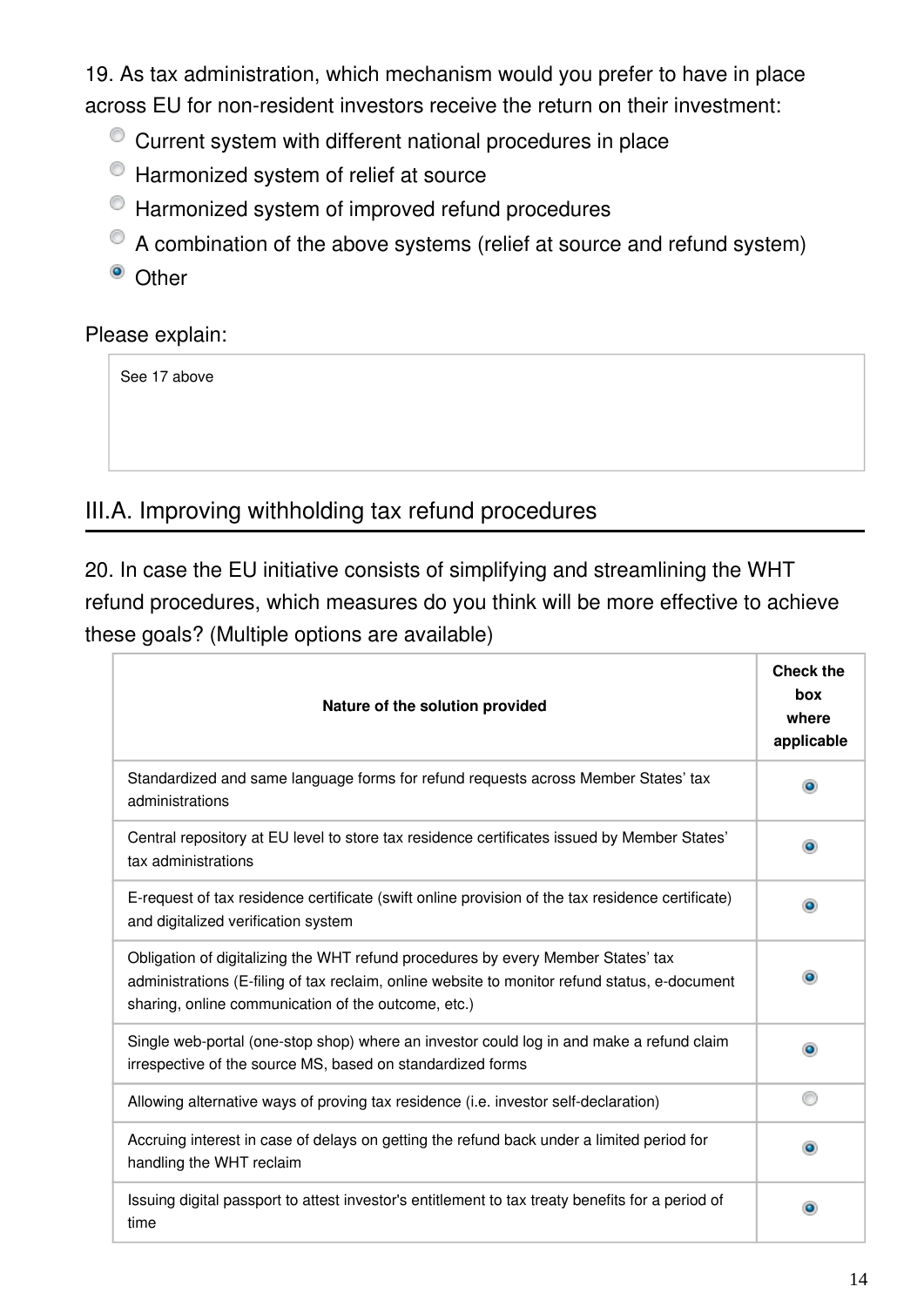Refund claim made on the investor's residence country instead of on the country of the investment

### 21. Explain below any other mechanism you consider appropriate to streamline the WHT refund processes.

There should be a maximum 6-month time limit for Member States to make repayments after receiving a valid claim with the correct supporting documentation (i.e. documentation to confirm he nature and identity of the beneficial owner of the source income and the country of tax residence of the taxpayer making the claim).

This would be facilitated by digitalising national relief and refund processes. In respect of languages, the ideal situation would be that investors could use a national portal based on their home language – as with the case of the OSS. If the investor must use a portal based in the Member State of origin, there should be an option to use an international business language in addition to the local language.

Ideally, the 6-month time limit would apply to repayments of all direct and indirect taxes. Interest on late repayment after the 6-month deadline should then be applied automatically, at a common rate agreed for the entire EU.

Electronic or digital signatures should be accepted in accordance with the Electronic Identification and Trust Services Directive. Also promoting more widespread use of e-ID would facilitate the verification process for individual investors. It is important that Member States can adopt a standardised e-ID format to streamline the access that EU citizens have to various public services in other Member States – including tax authorities. We are aware that some Member States have different ways of establishing identity within their own jurisdiction – this complicates national processes and causes even more difficulties for citizens of other Member States trying to access services or fulfil their compliance obligations.

Pension funds and collective investment vehicles (CIVs) are also badly hit by inefficient refund procedures. Pension Europe's paper on 'Withholding Tax Refund Barriers' indicates that costs for a refund action can range from €10 000 to €100 000 per country for each fund, with refunds taking up to 10 years. Consequently, many pension funds do not press for refunds to which they are legally entitled.

To help with this, we propose the standardised categorisation and definitions of investor type, including definitions of recognised pension funds and collective investment vehicles. These entities should also have access to harmonised and simple documentation to provide evidence of entitlement to treaty relief, which could be the first stage towards developing a single register of all funds in Europe eligible for relief at source. This would also be a useful first stage to the digitalisation of these relief and recovery processes.

We also believe that greater use should be made of authorised intermediaries to provide the basic information tax authorities require to grant relief at source and to make bulk relief at source and repayment claims. The requirements for authorised intermediaries should be harmonised to ensure that they are recognised throughout the EU and their details maintained on a centralised public EU register.

Those intermediaries that wish to take part should be certified, with checks made on internal controls for their 'know your client systems' to ensure that the self-certified information required by tax authorities is properly maintained and is consistent with the intermediaries' knowledge of the beneficial owner.

### 22. Who should make the refund claim to the investment country?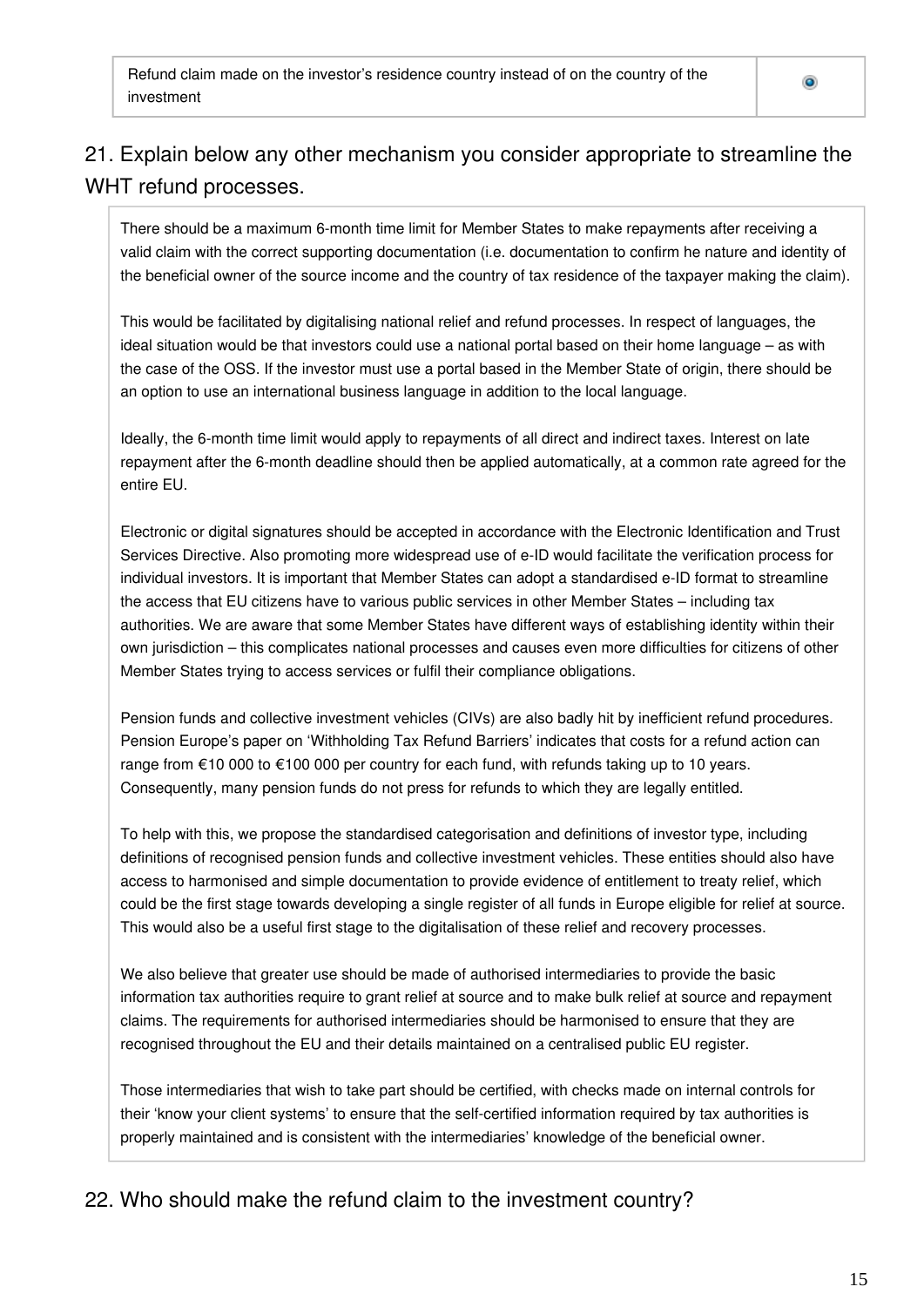- <sup>O</sup> Only the non-resident investor
- Besides the non-resident investor, the financial intermediary should have the opportunity to make the refund claim on behalf of the non-resident investor in case by case basis
- <sup>o</sup> Besides the non-resident investor, the financial intermediary should have the opportunity to make the refund claim on behalf of the non-resident investor in bulk basis

### III.B. Establishing a common EU relief at source system

23. Which payments do you think should be covered under a potential EU relief at source system?

| Nature of the cross-border payment                            | Check the box where applicable |
|---------------------------------------------------------------|--------------------------------|
| Dividends from listed companies                               |                                |
| Dividends in general                                          |                                |
| Dividends and interest                                        |                                |
| Dividends, interest, royalties, other passive income payments |                                |
| Other                                                         |                                |

24. There are countries where the relief at source system is just used for low risk payments (i.e. payments below EUR 10.000 and above 15% withholding tax rate). Do you think that a relief at source system should cover both low and high-risk payments without any threshold in terms of amount/rate or should it be used only for low-risk situations?

- Fully fledged relief at source system (covering both low and high-risk payments)
- $\bullet$  Relief at source system covering only low-risk payments

25. What do you consider as low-risk payment in the context of a relief at source system?

- Payment where the withholding tax rate to be applied is above 5%
- $\bullet$  Payment where the withholding tax rate to be applied is above 10%
- $\bullet$  Payment where the withholding tax rate to be applied is above 15%
- A joint limit of minimum withholding tax rate and maximum amount of payment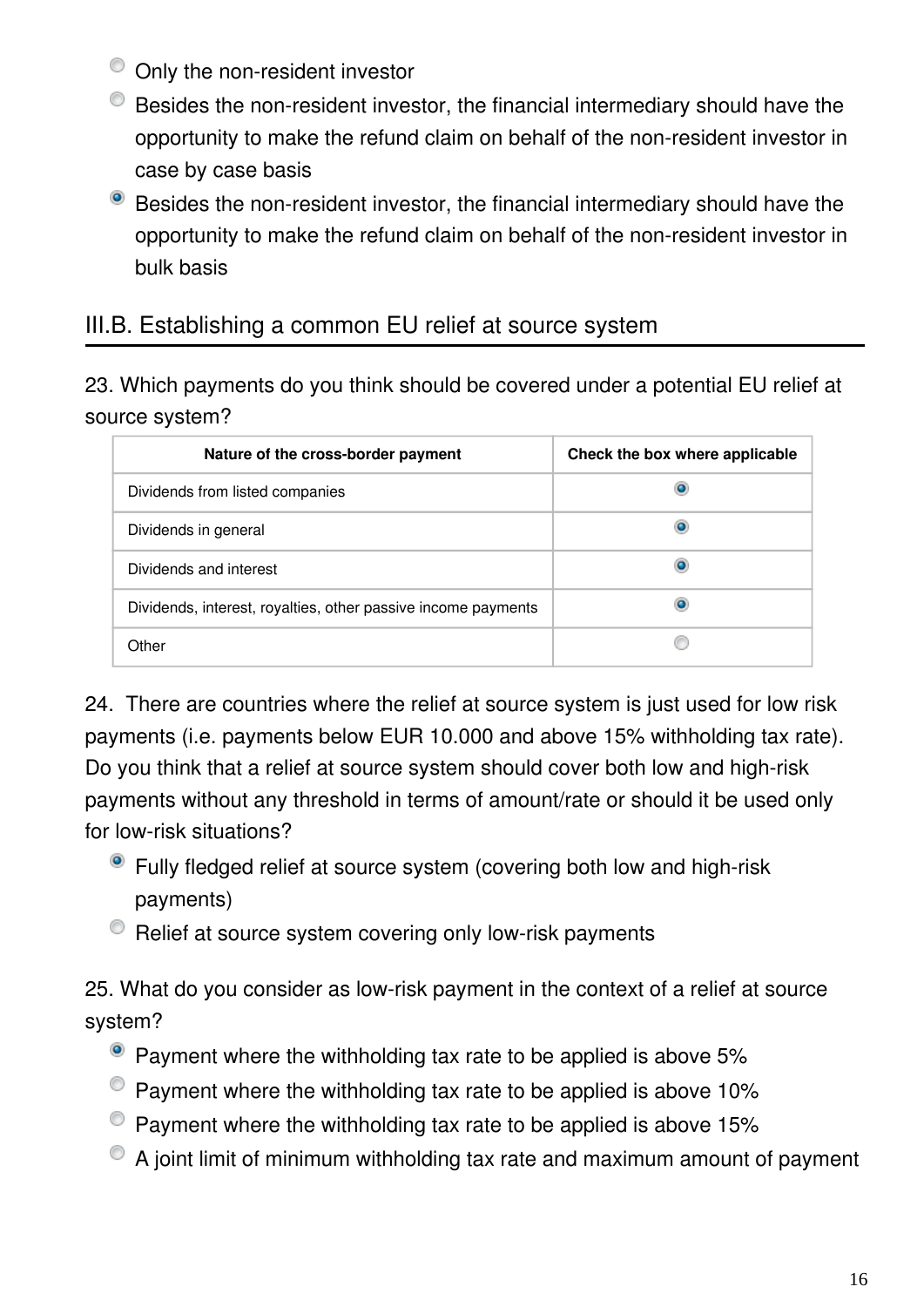26. Which investors do you think should benefit from a potential relief at source system: cross-border investors from EU Member States or investors from non-EU Member States as well?

- $\bullet$  Only cross-border investors from EU Member States
- <sup>O</sup> Investors from both EU and non-EU Member States

27. Who should be the entities obliged to report the relevant information on the correct WHT rate to be levied on the dividend payment (or other passive income payments) to the withholding agent: only EU financial intermediaries or both EU and non-EU financial intermediaries?

- $\bullet$  Only EU financial intermediaries
- Both EU and non-EU financial intermediaries<sup>[7]</sup>

[7] as far as there is automatic exchange of information and mutual assistance in place between the relevant non-EU country and the EU source country

28. What would be the preferred or best way to establish authorized intermediaries in a relief at source system?

- $\bullet$  By way of a request by the financial intermediary and explicit approval by the tax administration
- By way of registering in a public EU register of authorized intermediaries without explicit prior approval by the tax authorities

## III.C. Enhancing existing administrative cooperation framework

29. Do you think that it would be appropriate to broaden the administrative cooperation framework in the EU (based on the Directive on administrative cooperation – DAC) to include the automatic exchange of additional financial information<sup>[8]</sup> related to the payments received

- <sup>o</sup> Strongly agree
- Agree
- Agree to some extent
- <sup>O</sup> Do not agree
- <sup>O</sup> Don't know

[8] DAC2 already comprises as reporting items the amount of dividend received in the holder account. Conversely, it does not comprise any additional relevant data for the correct checking of refund/relief procedures (e.g. WHT agent, intermediaries in the financial chain, gross dividend paid, date of payment, etc.)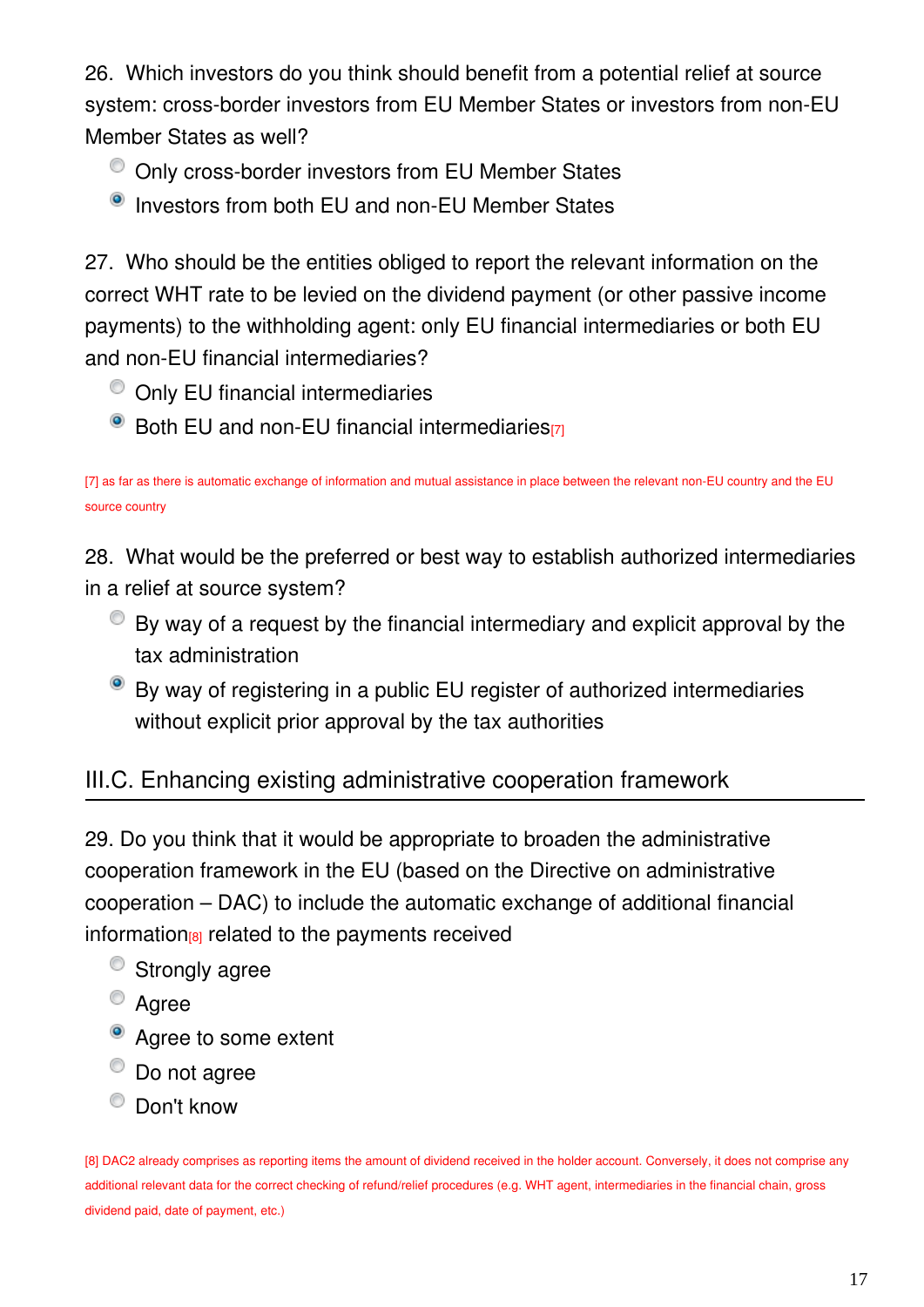30. In case of a positive reply to the previous question, do you consider that the EU framework for administrative cooperation in the field of direct taxation should be broadened:

- $\bullet$  Independently from the implementation of the measures described in section III.A and section III.B
- <sup>O</sup> In combination with the above-mentioned measures

31. Who should be the entities bound to report the relevant information on the payment made to the investor: only EU financial intermediaries or both EU and non-EU financial intermediaries?

- $\bullet$  Only EU financial intermediaries
- Both EU and non-EU financial intermediaries

32. In which country should the relevant information be reported by the financial intermediary closest to the investor (multiple option are available)?

- $\blacksquare$  The residence country of the investor
- $\Box$  The residence country of the financial intermediary
- $\blacksquare$  The source country of the investment

33. According to works at [international](https://www.oecd.org/ctp/exchange-of-tax-information/treatyreliefandcomplianceenhancementtrace.htm) and [EU](https://ec.europa.eu/info/publications/reports-fiscal-compliance-experts-group-fisco_en) level in this field, it is relevant to report the following information in order to achieve the goal of ensuring tax treaty benefits entitlement: the identification information and treaty residence status of the beneficial owners of the income paid and the nature and amount of income earned by those investors. Do you agree with this approach?

- <sup>o</sup> Yes
- $\odot$  No
- Don't know

34. What do you suggest to ensure that exchanges of information between relevant authorities is as efficient as possible?

- To include it as a new reporting item of the already standardized process of automatic information exchange established at international and EU level (Common reporting standard – CRS, DAC2)
- As part of another separate mechanism

Please explain further: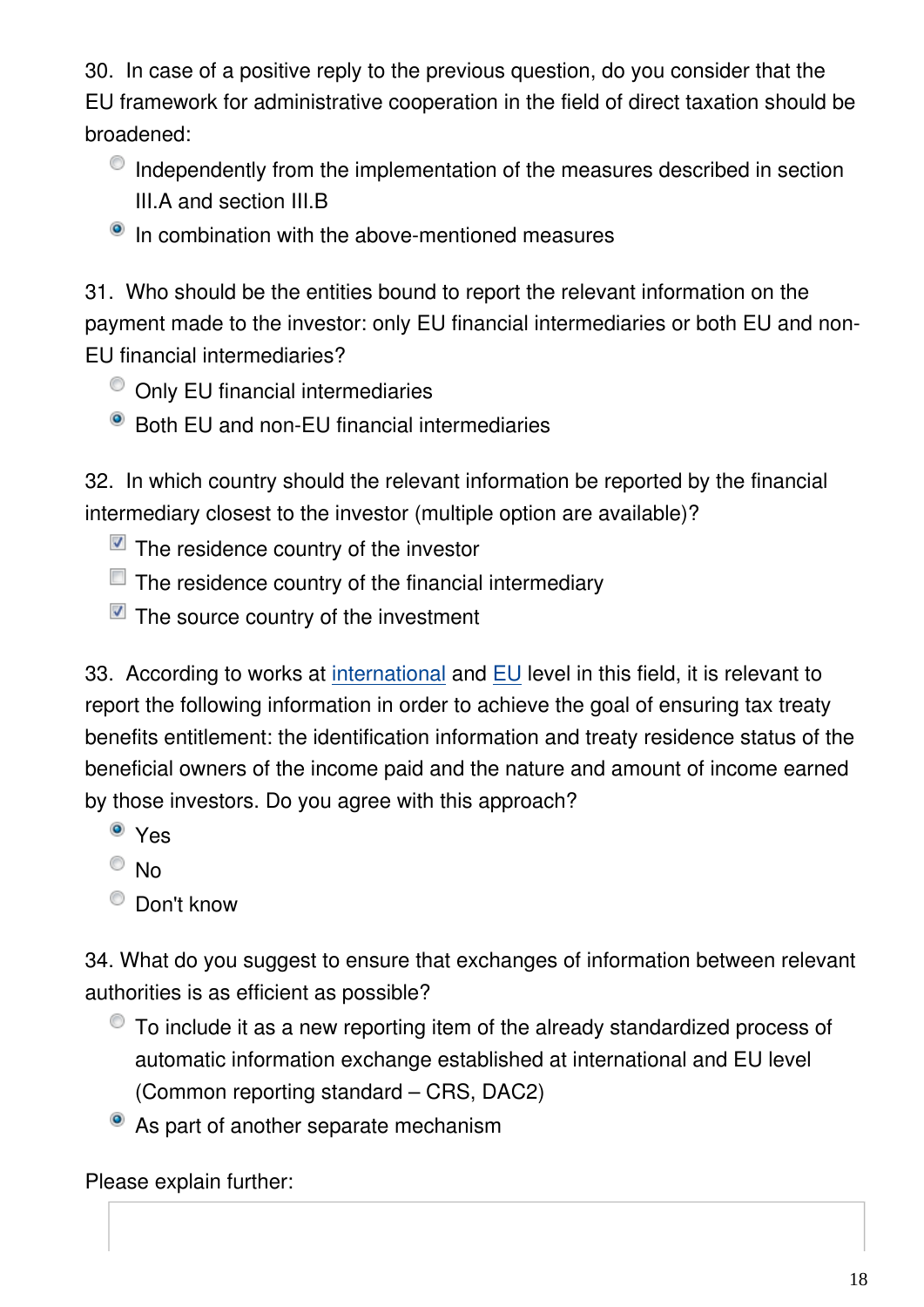There are currently many existing and potential instances of data requests and exchanges of data, between taxpayers and tax advisors and tax authorities and between tax authorities in different Member States. Consideration should be given to aligning of data requests - e.g., the requirements for DAC7 and article 242a VAT Directive and, for direct tax purposes, alignment with Digital Reporting Requirements adopted in the VAT in the Digital Age project.

Additionally, please see our proposals in response to question 36

## IV. Combating Tax Abuse

Combating tax abuse is one of the main goals of this initiative. Bearing this in mind we would like to hear your views on which system would be best suited to fight against any kind of tax abuse. The question of who should be held liable in case of flaws or incorrect information in any of the systems eventually implemented plays a crucial part to minimize or avoid failures in compliance. Therefore, we would like to hear your opinion on who should be accountable in case of any underreporting during WHT procedures in order to avoid tax abuse and loss of tax revenue.

35. Which of the above mentioned options would be most effective in tackling tax abuse regarding withholding taxes:

- An improved refund procedure system (section III.A)
- An EU-wide relief at source system (section III.B)
- Enhanced automatic exchange of information (section III.C)
- $\bullet$  A combination of the above options

### 36. What other options do you deem helpful to prevent or combat tax abuse. Please explain:

We support the development of a common EU automated process to establish entitlement to treaty relief at source and, thereby, to reduce the possibility of abuse.

A 2017 Danish study examined using a distributed ledger system, or blockchain as it is often called, to replace the manual withholding tax repayment procedures in Denmark - mostly with a view to reducing cumex fraud involving the double repayment of withholding tax.

The system proposed would provide a central information system for all parties involved in a refund and would deal with common problems such as the:

- difficulty that the tax authority staff have in checking the eligibility of the person asking for the refund,
- the lack of control to ensure that a refund is linked to the same payment of withholding tax, and
- the complexity of current refund procedures.

There are other parties working on similar solutions - a project known as the Tax Grid has undergone successful multi-party, proof of concept trials.

The 'Tax Grid' proposal was tested with 3 tax authorities and 6 financial intermediaries. A follow up survey indicated many advantages:

- For investors the correct WHT rate was applied, and it reduced time and costs
- Tax administrations benefited from increased tax transparency, reduced processing time & costs and reduced instances of fraud

• For financial intermediaries there was increased tax transparency, reduced financial and reputational risk and improved tax auditability and accuracy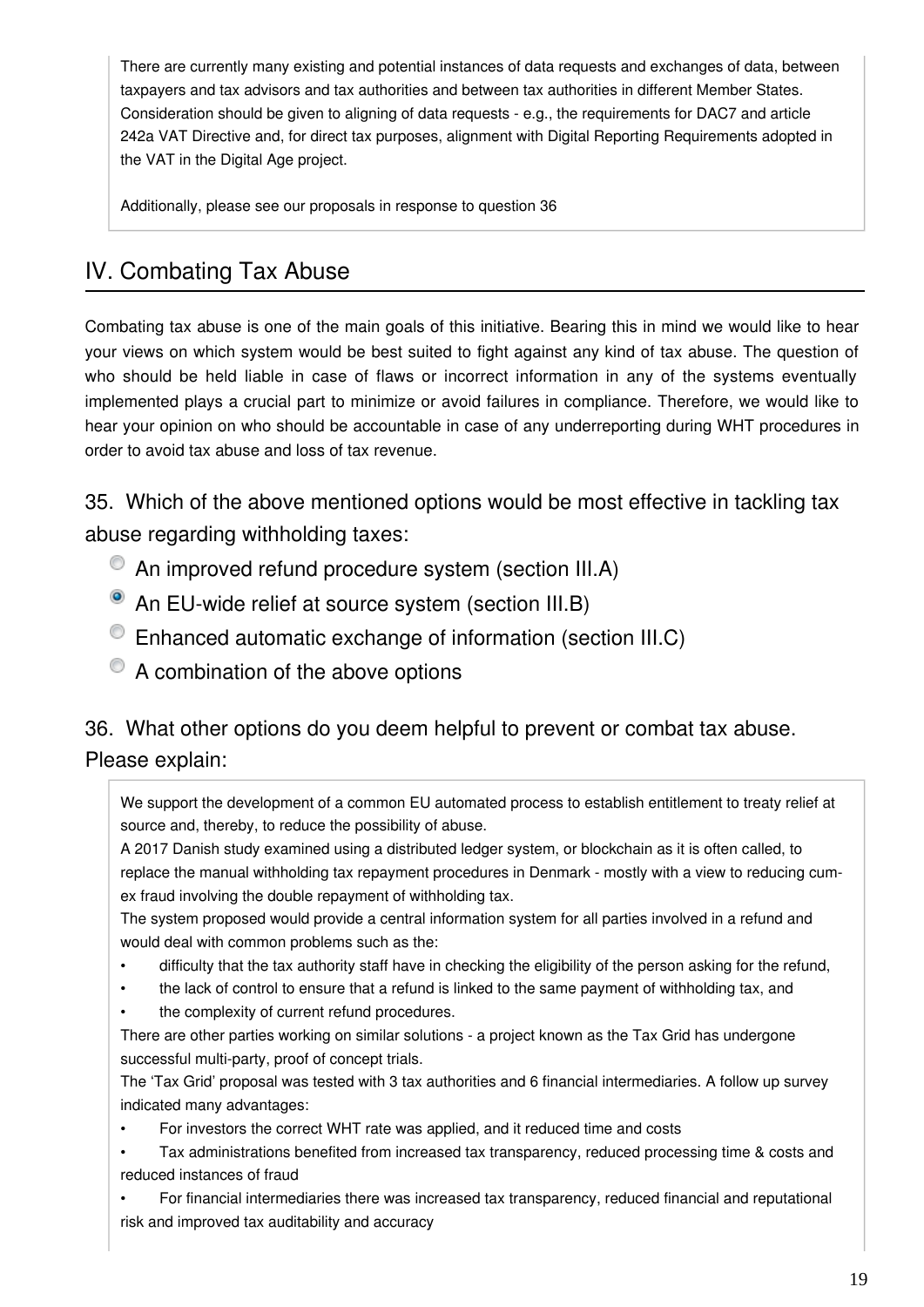The Tax Grid is a blockchain based system using fungible and non-fungible digital tokens to check the eligibility of beneficial owners for relief at source in real time or near real time, ensuring that each dividend payment event only triggers a single repayment, thereby greatly reducing the possibility of fraud or tax avoidance.

The first step is the creation of fungible tokens, which are digital assets that are divisible and non-unique. These are then distributed across the network of financial intermediaries through splits and transfers corresponding to the ownership registered at the 'record date'. This can range from direct ownership by the beneficial owner (including pension funds and CIVs) to more complex ownership structures, including overseas ownership through transparent and non-transparent funds.

Each token split and transfer is managed through automated smart contracts, providing assurance that tokens can't be assigned to two different parties and that the total number of tokens is fully accounted for at each step in the process.

The cascading sequence of token splits continues until the beneficial owners have been identified. This is done by querying the local databases of each financial intermediary through a set of enterprise application programming interfaces.

When a beneficial owner is identified, the fungible tokens, representing the entitlement for that beneficial owner, are exchanged for unique non-fungible tokens.

All non-fungible tokens have a value equal to the number of fungible tokens that were exchanged, and the fungible tokens are rendered non-valid. All payments are accounted for, with no possibility of "double spend" and the token information remains permanently on the chain for audit purposes.

Where beneficial owners have not been identified, or insufficient information exists to establish entitlement to relief at source, the fungible token is rendered inactive and is again retained on the chain for audit purposes. Presumably, in such circumstances, the maximum rate of withholding tax would be applied to the subsequent dividend payment.

The Non-fungible Token provides enough information to properly assign the appropriate withholding tax rate without revealing the investor's identity. Information includes the country of residence and category of investor to determine tax treaty eligibility for a reduced WHT rate. On a need-to-know basis, tax authorities or other authorised parties can access the investor's identity using a secure messaging and data transfer system.

Such a system would be effective in preventing the double-reclaim of withholding tax as we have seen in the Cum-Ex scandals.

Other measures would combat other tax abuse (for example cum-cum schemes), such as:

• Clearer and harmonised tax laws outlawing such schemes across the EU

• Increased and timely information sharing - both between contiguous regulatory bodies within Member States (i.e. such as between banking regulatory bodies and tax authorities) and between Member States

• Building adequate regulatory capacity

• Digital certificates of residence and data analytics around trading patterns around the ex-div and payment dates. A study by Buettner and Kreidel 2020 showed that it was easy to spot trade value discrepancies around the two days before the ex-dividend date on the German bourse Xetra.

37. Under the option of an improved refund system, in case the financial intermediary makes the refund claim on behalf of the non-resident investor, who should be liable in case of any underreporting to the investment country?

Financial intermediary making the refund claim on behalf of its client

Non-resident investor (final investor)

<sup>o</sup> Other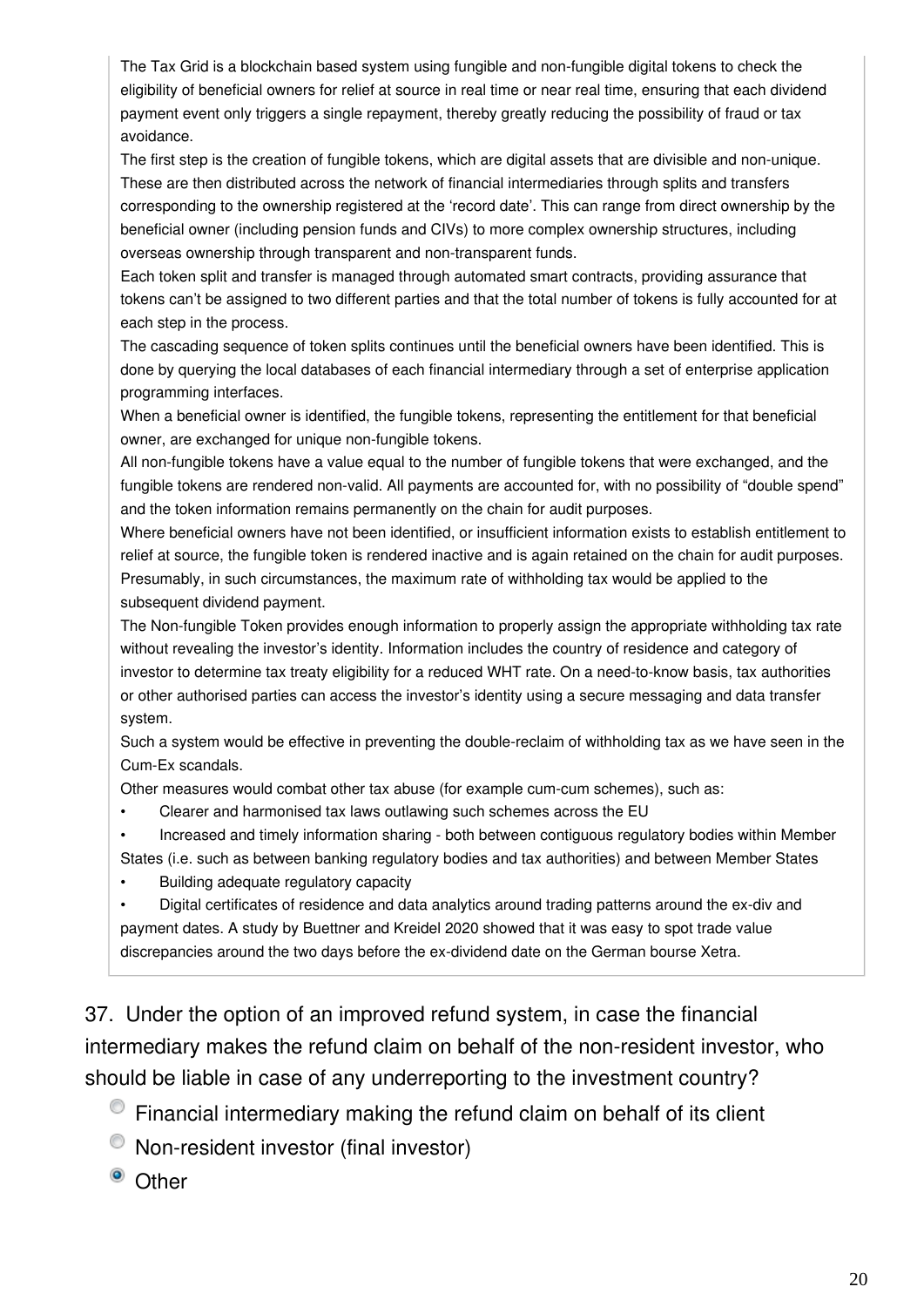#### Please explain:

As mentioned, we believe that greater use of should be made of authorised intermediaries to provide the basic information tax authorities require to grant relief at source and to make bulk relief at source and repayment claims. Those intermediaries that wish to take part should be certified, with checks made on internal controls for their 'know your client' systems to ensure that the self-certified information required by tax authorities is properly maintained and is consistent with the intermediaries' knowledge of the beneficial owner.

Consequently, when the intermediary has wilfully or negligently provided information about the taxpayer to a tax authority that leads to incorrect relief at source or repayment of withholding tax, the intermediary should be held responsible for any tax lost.

Where a taxpayer provides information to an intermediary that is incorrect, and the intermediary has taken all reasonable steps (that are documented) to ensure that the information is correct, the liability should fall on the taxpayer – as it would if the taxpayer supplied the same information directly to the tax authority.

Some Member States already have considerable experience of regulating intermediaries in such areas as VAT registration and reporting and in taking punitive measures where failures occur. It would be beneficial that such national systems are catalogued and evaluated in order to improve the effectiveness of a pan-EU system for authorised intermediaries to make bulk claims on behalf of investors in respect of WHT.

38. Under the option of an EU-wide relief at source system, do you think that authorized intermediaries [9] should be liable for any underreporting of WHT or should authorised intermediaries only be liable when they did not carry out all reasonable actions to properly verify the investor's entitlement to the tax treaty benefit?

[9] The authorized intermediary closest to the investor is considered the best placed to check non-resident investor's identification (via KYC and AML due diligence), hence, he would normally be deemed liable under a relief at source system

 $\bullet$  Liable for any underreporting detected

 $\bullet$  Liable for underreporting when acting without due diligence

### Final remark

Should you wish to provide additional information (for example a position paper) or raise specific points not covered by the questionnaire, you can upload your additional document here.

### Please upload your file(s)

Only files of the type pdf,txt,doc,docx,odt,rtf are allowed